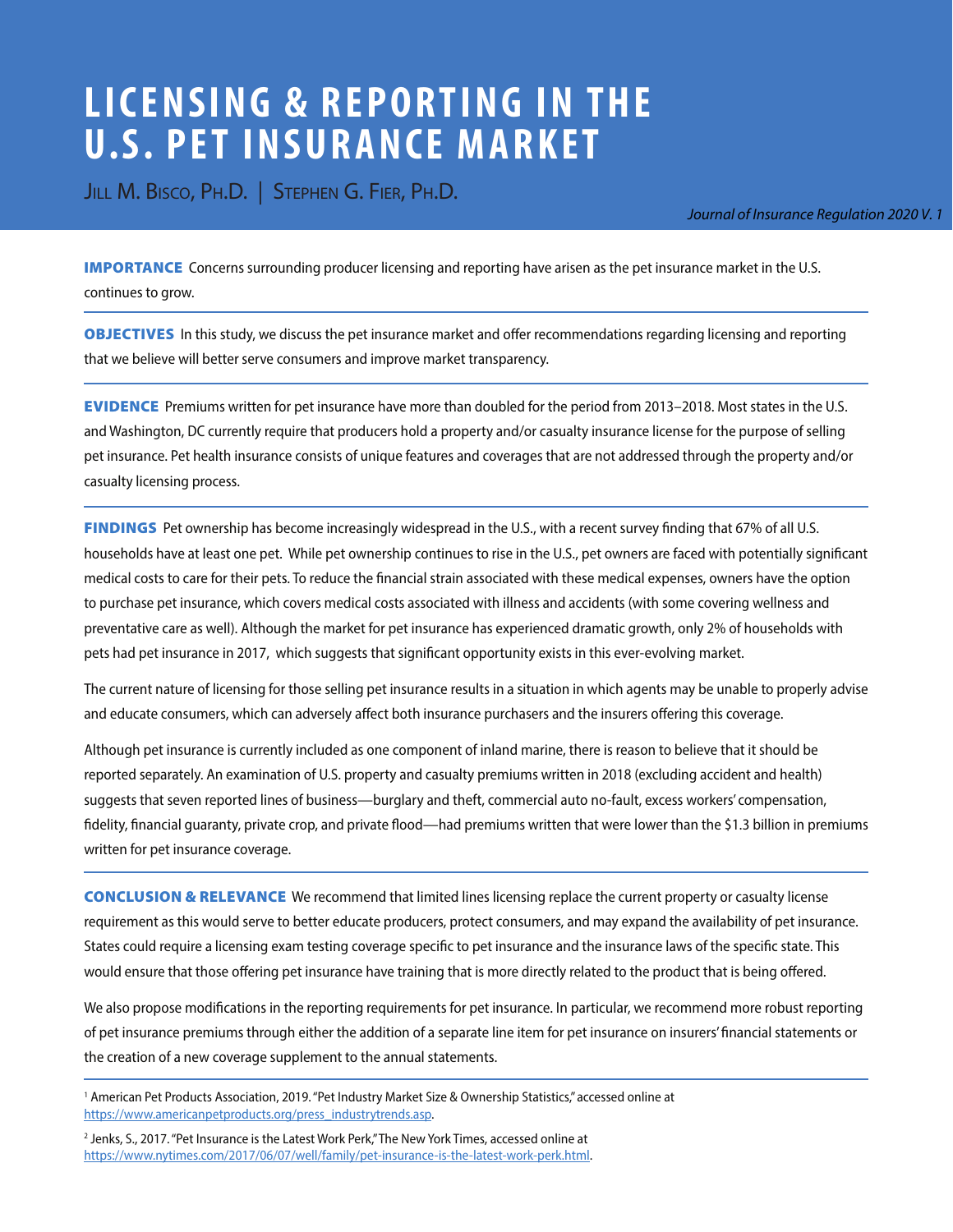

## **Journal of Insurance Regulation**

# Cassandra Cole and Kathleen McCullough Co-Editors

Vol. 39, No. 2

## Licensing and Reporting in the U.S. Pet Insurance Market

*Jill M. Bisco, Ph.D. Stephen G. Fier, Ph.D.*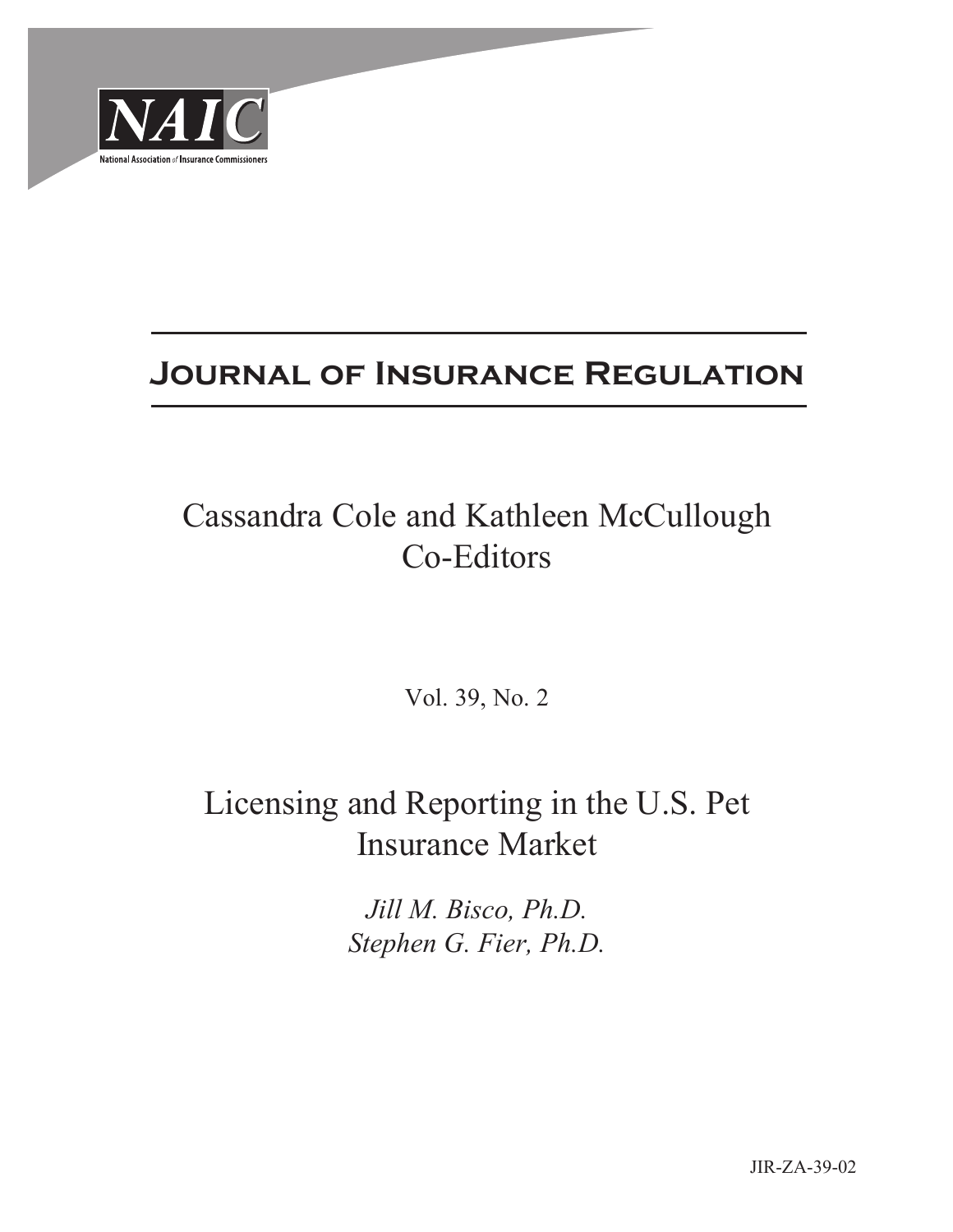

*The NAIC is the authoritative source for insurance industry information. Our expert solutions support the efforts of regulators, insurers and researchers by providing detailed and comprehensive insurance information.* The NAIC offers a wide range of publications in the following categories:

#### **A Accounting & & Reporting**

Information about statutory accounting principles and the procedures necessary for filing financial annual statements and conducting risk-based capital calculations.

#### **Consumer Information**

Important answers to common questions about auto, home, health and life insurance — as well as buyer's guides on annuities, long-term care insurance and Medicare supplement plans.

#### **F Financial Reg gulation**

Useful handbooks, compliance guides and reports on financial analysis, company licensing, state audit requirements and receiverships.

#### **L Legal**

Comprehensive collection of NAIC model laws, regulations and guidelines; state laws on insurance topics; and other regulatory guidance on antifraud a and consume r privacy.

#### **Market Regulation**

Regulatory and industry guidance on marketrelated issues, including antifraud, product fi ling requirements, producer licensing and market a analysis.

#### **N NAIC Activiti es**

NAIC member directories, in-depth reporting of state regulatory activities and official historical records of NAIC national meetings and other a activities.

#### **Special Studies**

Studies, reports, handbooks and regulatory research conducted by NAIC members on a variety of insurance related topics.

#### **Statistical Reports**

Valuable and in-demand insurance industry-wide statistical data for various lines of business, including auto, home, health and life insurance.

#### **Supplementary Products**

Guidance manuals, handbooks, surveys and research on a wide variety of issues.

#### **Capital Markets & Investment Analysis**

Information regarding portfolio values and procedures for complying with NAIC reporting requirements.

#### **White Papers**

Relevant studies, guidance and NAIC policy positions on a variety of insurance topics.

For more information about NAIC  **publicati ions, visit u s at:**

 **http://ww ww.naic.org/ //prod\_serv\_ \_home.htm**

© 2020 National Association of Insurance Commissioners. All rights reserved.

#### Printed in the United States of America

No part of this book may be reproduced, stored in a retrieval system, or transmitted in any form or by any means, electronic or mechanical, including photocopying, recording, or any storage or retrieval system, without written permission from the NAIC.

NAIC Executive Office 4 444 North Capi tol Street, NW S Suite 700 Washington, DC 20001 2 202.471.3990

NAIC Central Office 1100 Walnut Street S Suite 1500 K Kansas City, M O 64106 8 816.842.3600

N NAIC Capital M Markets & & Investment A Analysis Office O One New York Plaza, Suite 42 210 N New York, NY 10004 2 212.398.9000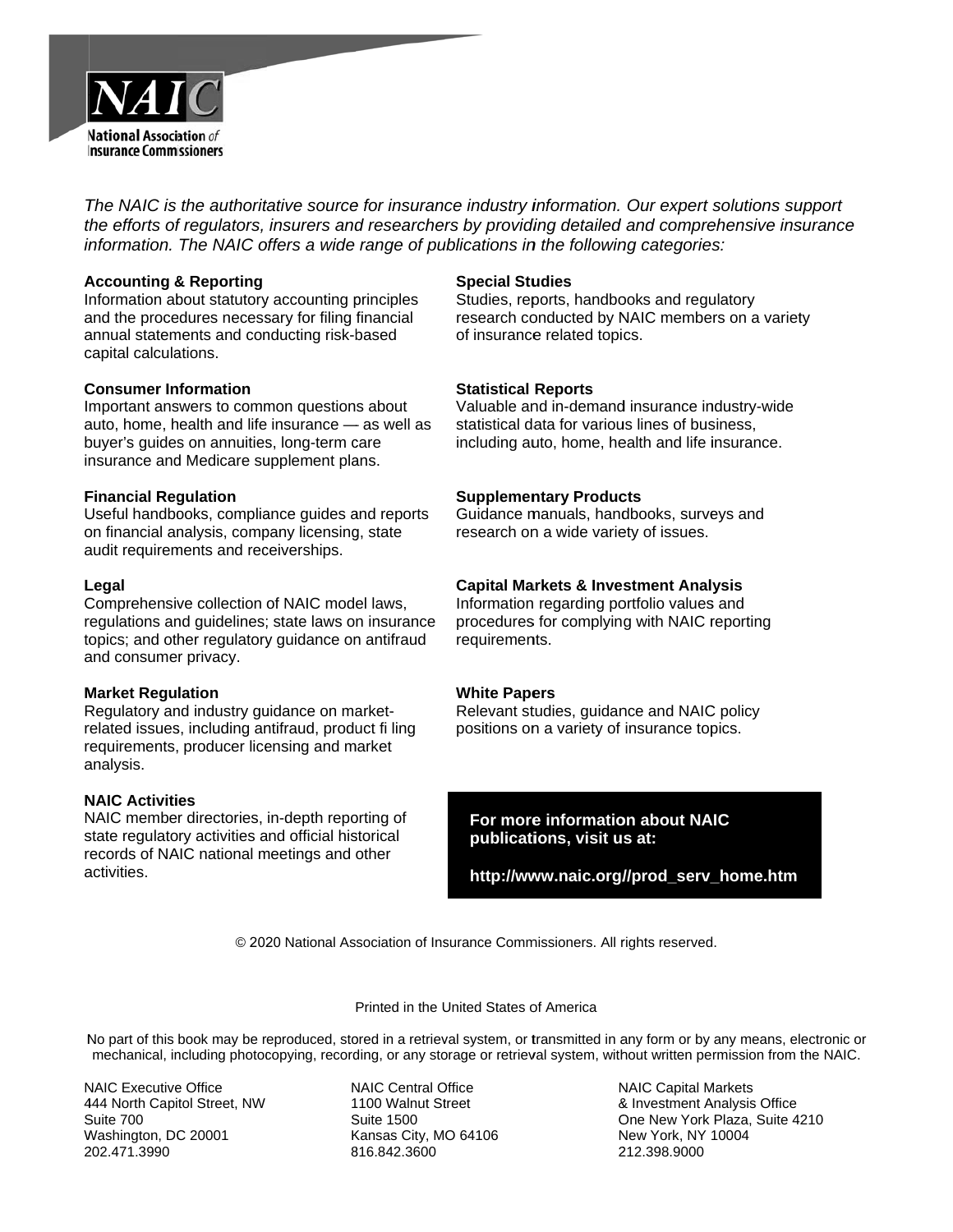

# **Companion Products**

The following companion products provide additional information on the same or similar subject matter. Many customers who purchase the **Journal of Insurance Regulation** also purchase one or more of the following products:



#### **Federalism and Insurance Regulation**

This publication presents a factual historical account of the development of the framework for insurance regulation in the United States. It does so in part by using illustrative early statutes, presenting them chronologically, and in part by using cases that illustrate the interpretation of the crucial later statutes. Copyright 1995.



#### **Regulation and the Casualty Actuary**

This anthology reprints 20 important papers from past issues of the Journal of Insurance Regulation that are most relevant for practicing actuaries and state insurance regulators. It covers a wide range of issues, such as ratemaking, auto insurance pricing, residual markets, reserving and solvency monitoring. This invaluable reference explains these complex topics in straightforward, non-technical language. Copyright 1996.



 $\boxtimes$  prodserv@naic.org

← http://store.naic.org

International orders must be prepaid, including shipping charges. Please contact an NAIC Customer Service Representative, Monday - Friday, 8:30 am - 5 pm CT.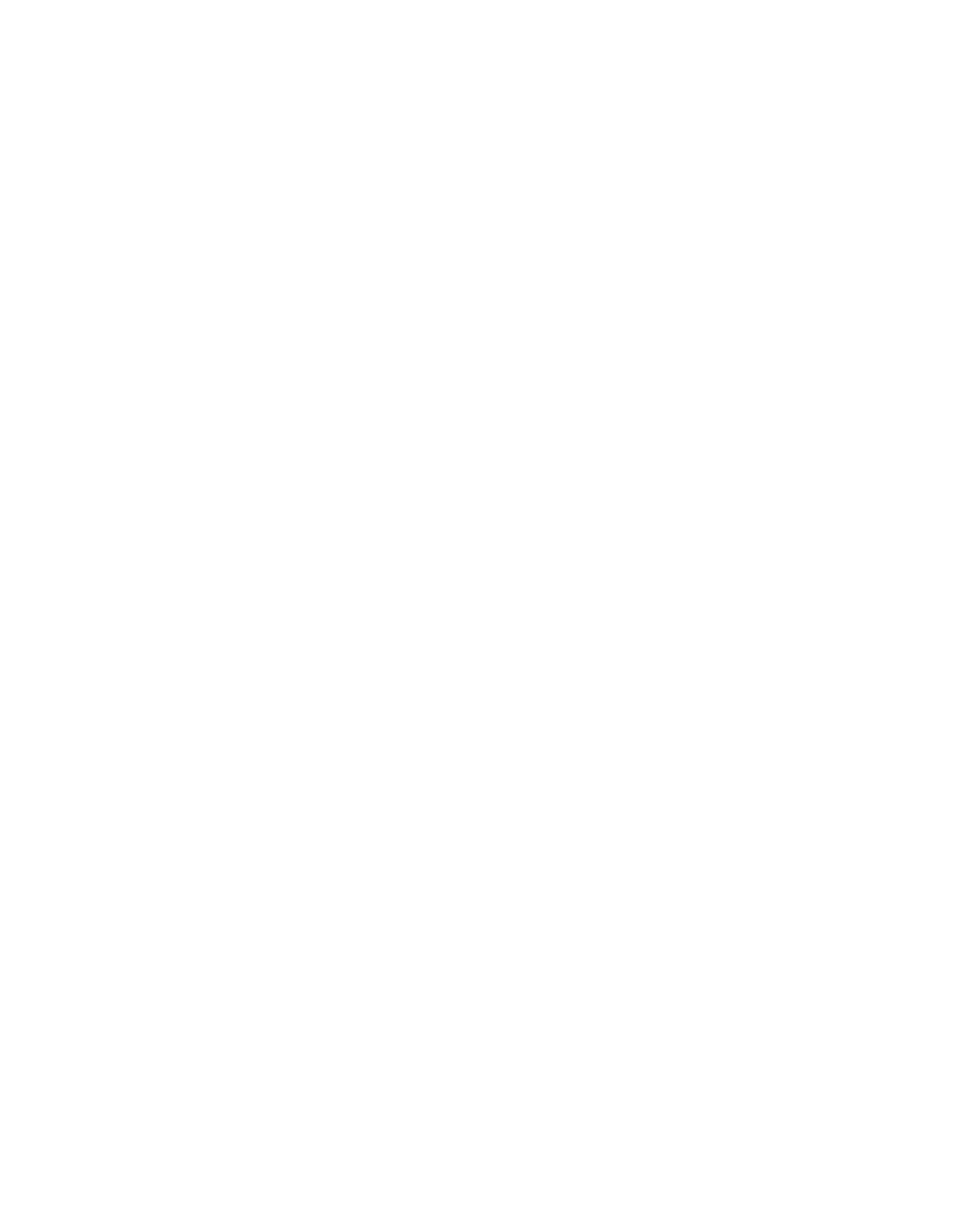## Editorial Staff of the *Journal of Insurance Regulation*

*Co-Editors Case Law Review Editor*  Cassandra Cole and Kathleen McCullough Jennifer McAdam, J.D. Florida State University NAIC Legal Counsel II Tallahassee, FL

## Editorial Review Board

Cassandra Cole, Florida State University, Tallahassee, FL Lee Covington, Insured Retirement Institute, Arlington, VA Brenda Cude, University of Georgia, Athens, GA Robert Detlefsen, National Association of Mutual Insurance Companies, Indianapolis, IN Bruce Ferguson, American Council of Life Insurers, Washington, DC Stephen Fier, University of Mississippi, University, MS Kevin Fitzgerald, Foley & Lardner, Milwaukee, WI Robert Hoyt, University of Georgia, Athens, GA Alessandro Iuppa, Zurich North America, Washington, DC Robert Klein, Georgia State University, Atlanta, GA J. Tyler Leverty, University of Iowa, Iowa City, IA Andre Liebenberg, University of Mississippi, Oxford, MS David Marlett, Appalachian State University, Boone, NC Kathleen McCullough, Florida State University, Tallahassee, FL Charles Nyce, Florida State University, Tallahassee, FL Mike Pickens, The Goldwater Taplin Group, Little Rock, AR David Sommer, St. Mary's University, San Antonio, TX Sharon Tennyson, Cornell University, Ithaca, NY Charles C. Yang, Florida Atlantic University, Boca Raton, FL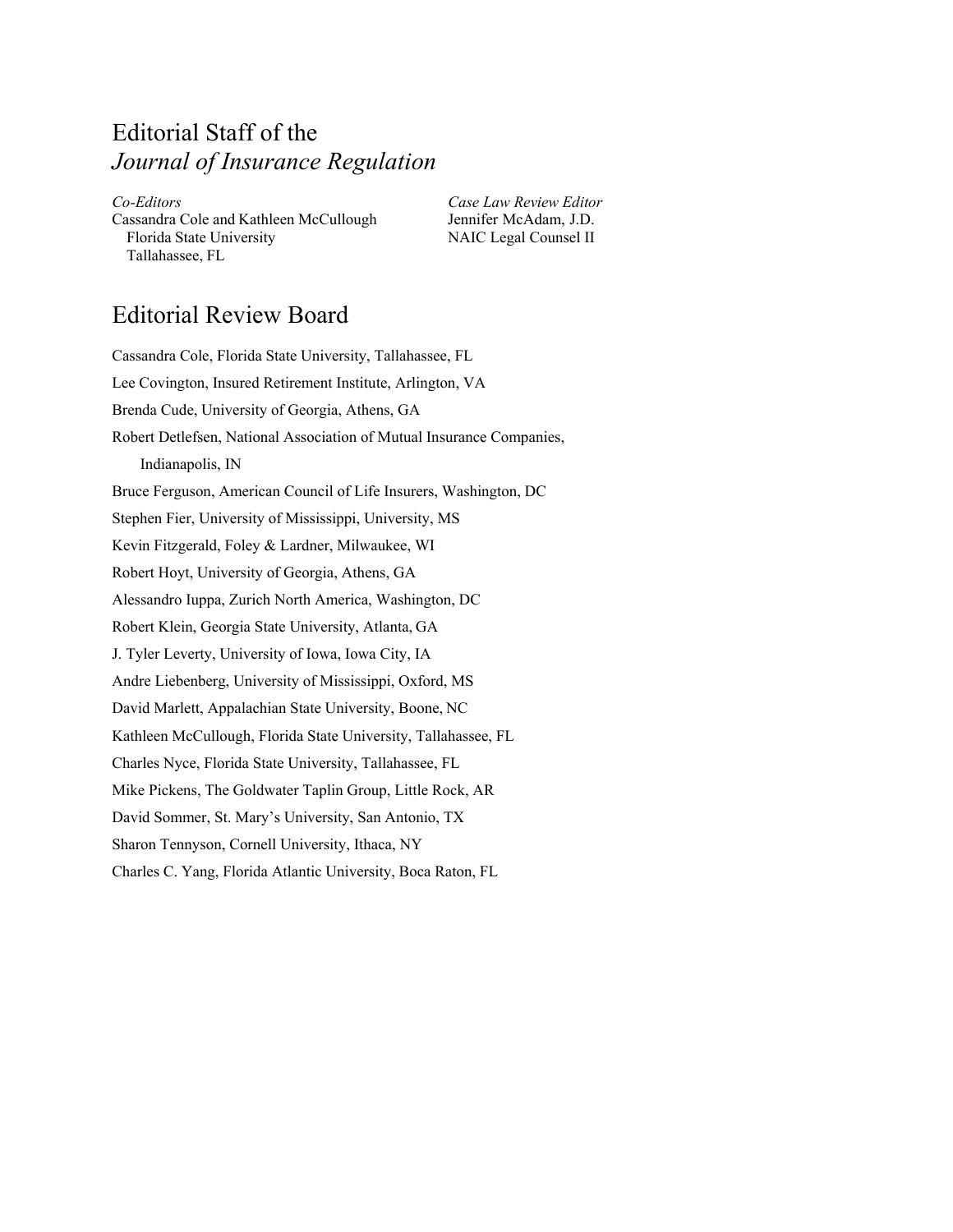### Purpose

The *Journal of Insurance Regulation* is sponsored by the National Association of Insurance Commissioners. The objectives of the NAIC in sponsoring the *Journal of Insurance Regulation* are:

- 1. To provide a forum for opinion and discussion on major insurance regulatory issues;
- 2. To provide wide distribution of rigorous, high-quality research regarding insurance regulatory issues;
- 3. To make state insurance departments more aware of insurance regulatory research efforts;
- 4. To increase the rigor, quality and quantity of the research efforts on insurance regulatory issues; and
- 5. To be an important force for the overall improvement of insurance regulation.

To meet these objectives, the NAIC will provide an open forum for the discussion of a broad spectrum of ideas. However, the ideas expressed in the *Journal* are not endorsed by the NAIC, the *Journal's* editorial staff, or the *Journal's* board.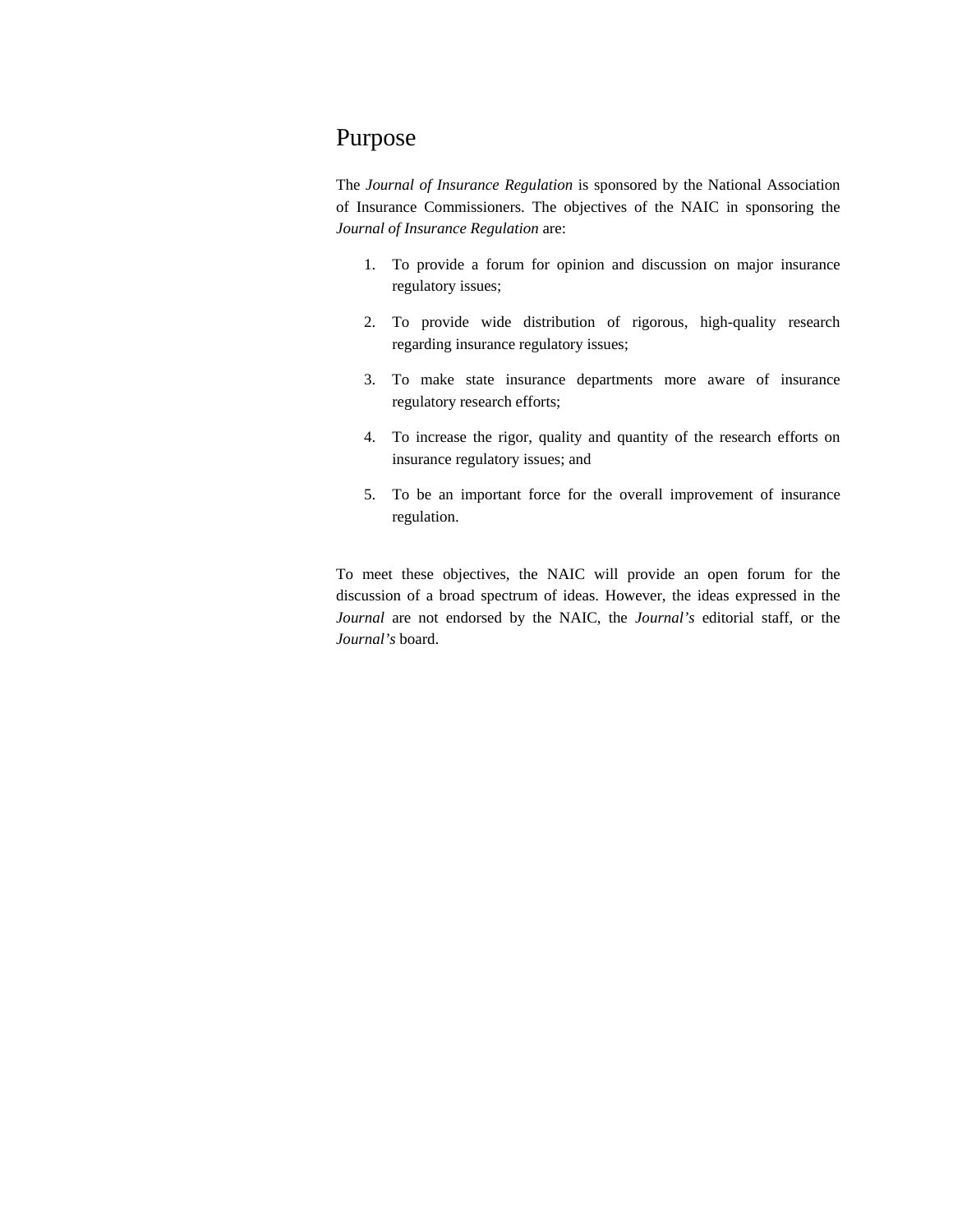# **Licensing and Reporting in the U.S. Pet Insurance Market**

Jill M. Bisco, Ph.D.\* Stephen G. Fier, Ph.D.\*\*

## **Abstract**

Pet insurance has been in existence for over a century; but over time, it has become increasingly prevalent in the U.S. market, with premiums written more than doubling for the period from 2013–2018. While pet insurance continues to gain traction in the U.S., regulatory questions regarding the sale of pet insurance remain, and we contend that these outstanding issues may have the effect of harming consumers, the insurance market, and other stakeholders. In this study, we discuss the pet insurance market and offer recommendations regarding both state insurance licensing requirements and reporting requirements that we believe will better serve consumers and improve market transparency. In particular, we advocate for the use of limited lines licensing for pet insurance, which we believe will enhance producer and consumer knowledge and increase the availability of coverage, which ultimately benefits the industry and consumers. Furthermore, we recommend more detailed reporting requirements as they relate to the pet insurance line of business to allow for a better understanding of both the market and the market's participants.

\* Assistant Professor of Finance, University of Akron; *jbisco@uakron.edu*.

\*\* Associate Professor of Finance, University of Mississippi; *sfier@bus.olemiss.edu*.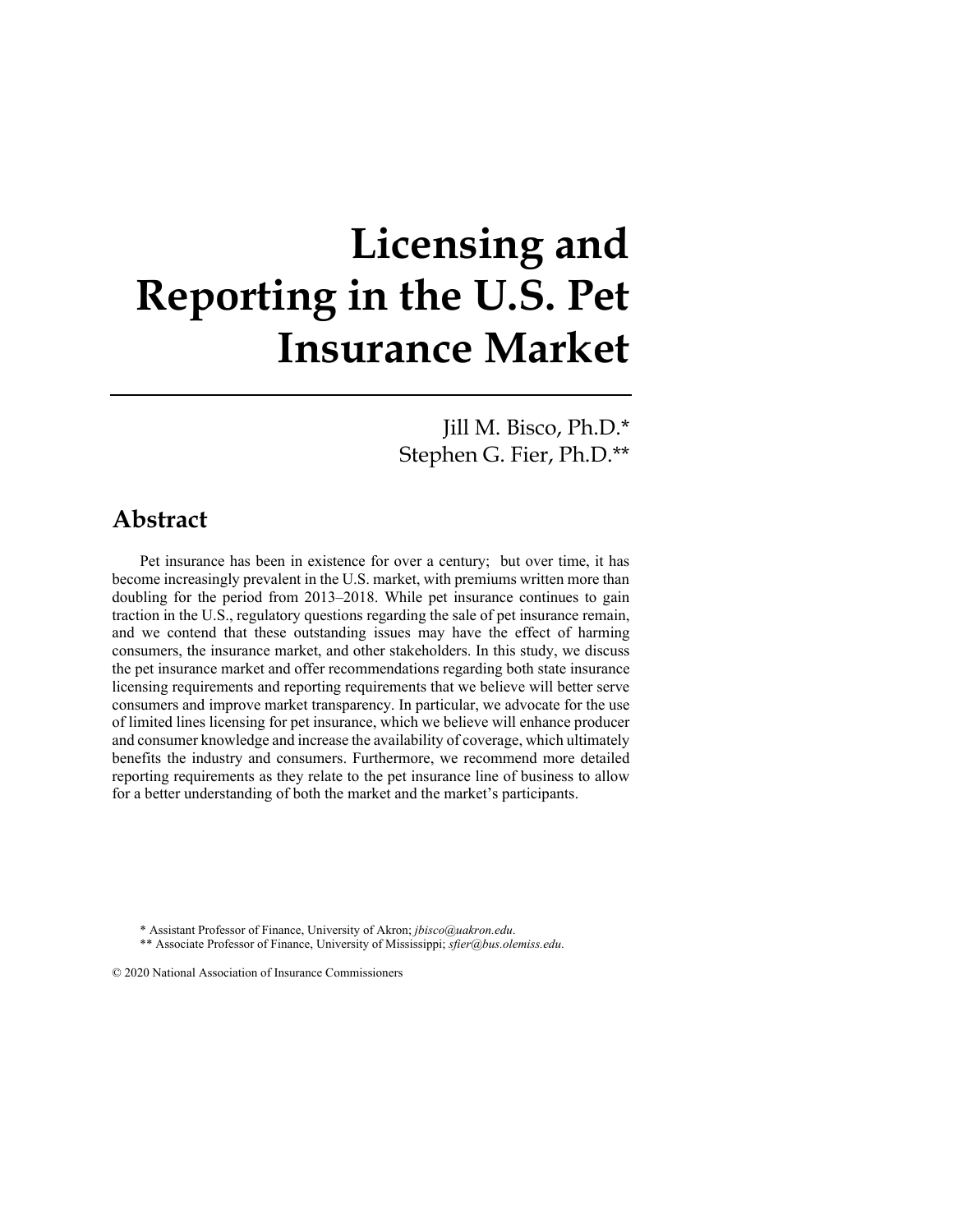## **Introduction**

The presence of pets in U.S. households has become increasingly widespread, with a recent survey finding that 67% of all U.S. households have at least one pet (American Pet Products Association, 2019).<sup>1</sup> While pet ownership continues to rise in the U.S., pet owners are faced with potentially significant medical costs to care for their pets. The American Pet Products Association (APPA) (2019) reports that in 2018 a total of \$72.56 billion was spent on pets in the U.S, and roughly 25% of those expenses were attributed to veterinary care. It has also been estimated that the cost of medical care over the course of a pet's lifetime could range from \$9,000 to \$13,000 (Animal Health Institute, 2019). The 2018 Cost of Pet Health Care Report issued by Healthy Paws Pet Insurance states that some procedures can cost upwards of  $$30,000$ <sup>2</sup> representing a potentially devastating financial loss for pet owners (Healthy Paws Pet Insurance,  $2018$ ).<sup>3</sup> As evidence of the potential financial ramifications associated with pet-related medical expenditures, 24% of respondents to a 2019 survey of pet owners in the U.S. indicated that they had gone into debt as a result of medical services for their pets (Kuehner-Hebert, 2019).

As detailed above, the cost to maintain the health of a pet over the course of its lifetime can be non-trivial and at times can prove to be more costly than that of its owner (Marcus, 2016). One product, which has been available to pet owners for decades, that can be used to transfer potentially substantial pet medical care costs is pet insurance, which is simply a form of health insurance for pets.<sup>4</sup> While policies can vary significantly from one another, they often cover expenses that arise from illness or accidents, and they may even provide coverage for wellness and preventative care. Over a recent six-year period, the market for pet insurance has seen substantial growth in the U.S., with premiums written equal to roughly \$1.3 billion in 2018 and more than doubling for the period from 2013–2018.<sup>5</sup> Although the market for pet insurance in the U.S. has experienced dramatic growth, only 2%

4. According to the NAIC Property & Casualty Coding system, a pet insurance plan is defined as a "veterinary care plan insurance policy providing care for a pet animal (e.g., dog or cat) of the insured owner in the event of its illness or accident" (NAIC, 2019d) while the NAIC *State Licensing Handbook* defined the term "pet insurance" to mean "…health insurance coverage, including but not limited to, coverage for injury, illness and wellness, for pets, such as birds, cats, dogs and rabbits" (NAIC, 2018).

5. Values reported are obtained from the North American Pet Health Insurance Association (NAPHIA) annual State of the Industry reports.

<sup>1.</sup> The American Pet Products Association (APPA) classifies the following as "pets": birds, cats, dogs, horses, fish (freshwater and saltwater), reptiles, and "small animals."

<sup>2.</sup> The report states that the highest covered claim for dog "stomach issues" was approximately \$28,000.

<sup>3.</sup> Coe, Adams and Bonnett (2007) conducted a study on perceptions related to the financial cost of veterinary services using a focus group approach. As part of their discussion, the authors note that "when pet owners were considering the health and well-being of their own pets, emotions often appeared to drive their decisions, with monetary considerations put on hold." This finding reinforces the idea that pet owners may place such a great value on the health of their pets that they are willing to incur substantial costs, which could adversely affect an owner's finances.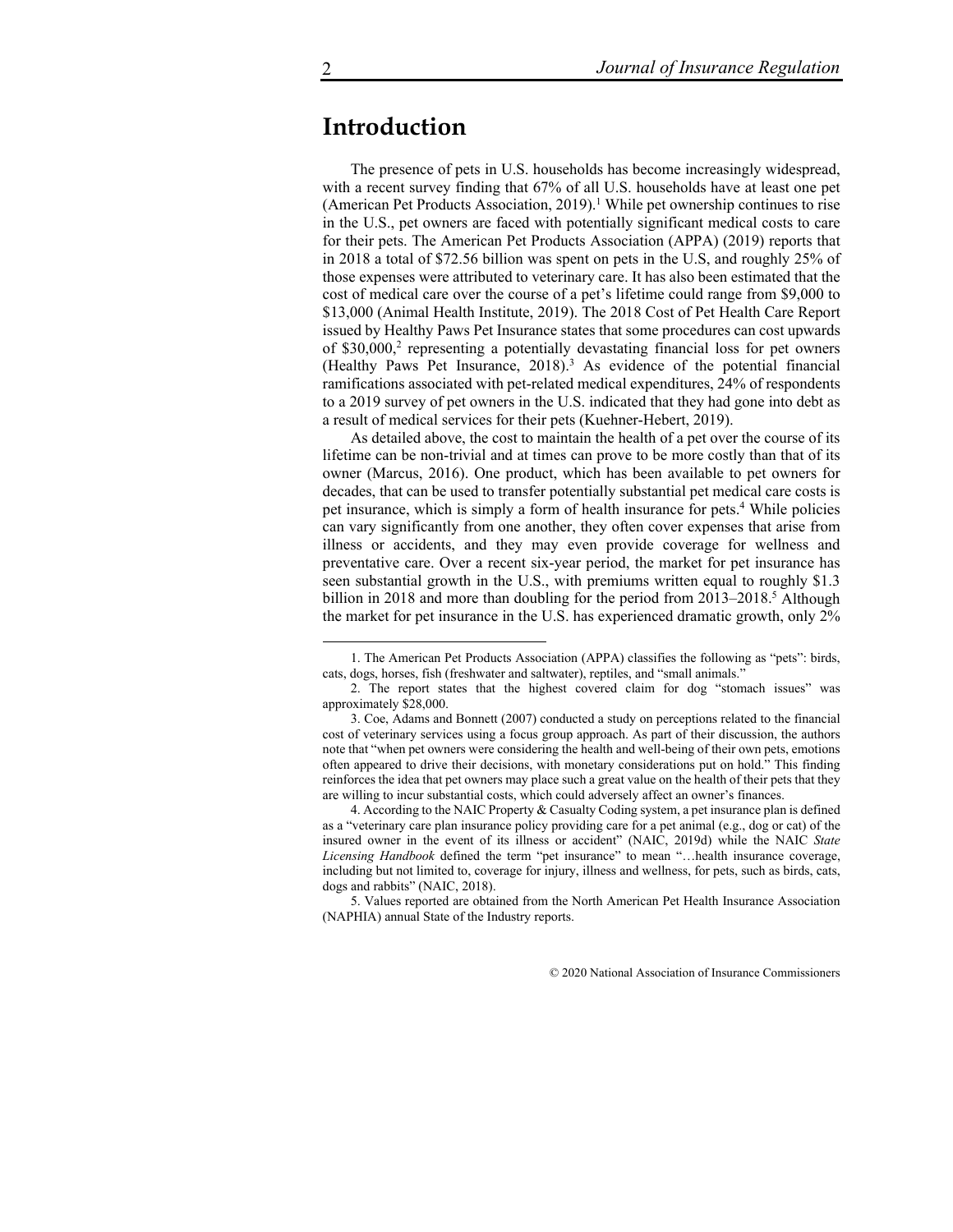of households with pets had pet insurance in 2017 (Jenks, 2017), which suggests that there is significant room for growth in this ever-evolving market.

The pet insurance market in the U.S. continues to grow, but as it does so, regulatory concerns surrounding producer licensing have arisen (NAIC, 2017). As it currently stands, most states in the U.S. and the Washington, DC require that insurance producers hold a property and/or casualty insurance license for the purpose of selling pet insurance. While many states have settled on the use of property and/or casualty licenses for pet insurance producers, we question whether these licenses are most appropriate for pet insurance. Pet health insurance consists of unique features and coverages that are not addressed through the property and/or casualty licensing process. The current nature of licensing for those selling pet insurance results in a situation in which agents may be unable to properly advise and educate consumers, which can adversely affect both insurance purchasers and the insurers offering this coverage.<sup>6</sup> To address this issue, we argue that the use of limited lines licensing to replace the current property or casualty license requirement would both further serve to protect and educate consumers, as well as improve the current availability of pet insurance. Furthermore, with the increased prevalence of pet insurance in the U.S., we recommend more robust reporting of pet insurance premiums through either the addition of a separate line item for pet insurance on insurers' financial statements or the creation of a new coverage supplement to the annual statements. This enhanced disclosure would allow for a better understanding of the state of the pet insurance market and the firms participating within this market. $^7$ 

This study is organized as follows. First, we provide an overview of the history of pet insurance, the common features found in pet insurance policies, and the current state of the market in the U.S. Next, we discuss the challenges associated with licensing as it pertains to the pet insurance market and propose a solution, which we contend addresses many of the shortcomings that currently exist. Following our argument in favor of what we believe to be a more reasonable approach to pet insurance licensing, we then discuss the need for greater transparency and financial reporting in the U.S. pet insurance market and offer a conclusion.

<sup>6.</sup> As of 2019, California is the only state that currently has laws related to pet insurance and the use of "clear language" in the policies (Lau, 2019). The general absence of these types of laws can create further confusion among consumers and a lack of understanding of the coverages afforded by these policies.

<sup>7.</sup> Note that the purpose of this study is neither to advocate for nor against the purchase of pet insurance. Rather, our intent is simply to examine two important aspects of insurance regulation that we contend warrant additional consideration as the pet insurance market continues to grow. The decision to purchase coverage is often based on a variety of factors, including the cost of insurance, the breadth of coverage, the type of pet, the financial position of the consumer, etc. A general recommendation regarding the purchasing decision is both beyond the scope of this article and highly dependent on the aforementioned factors.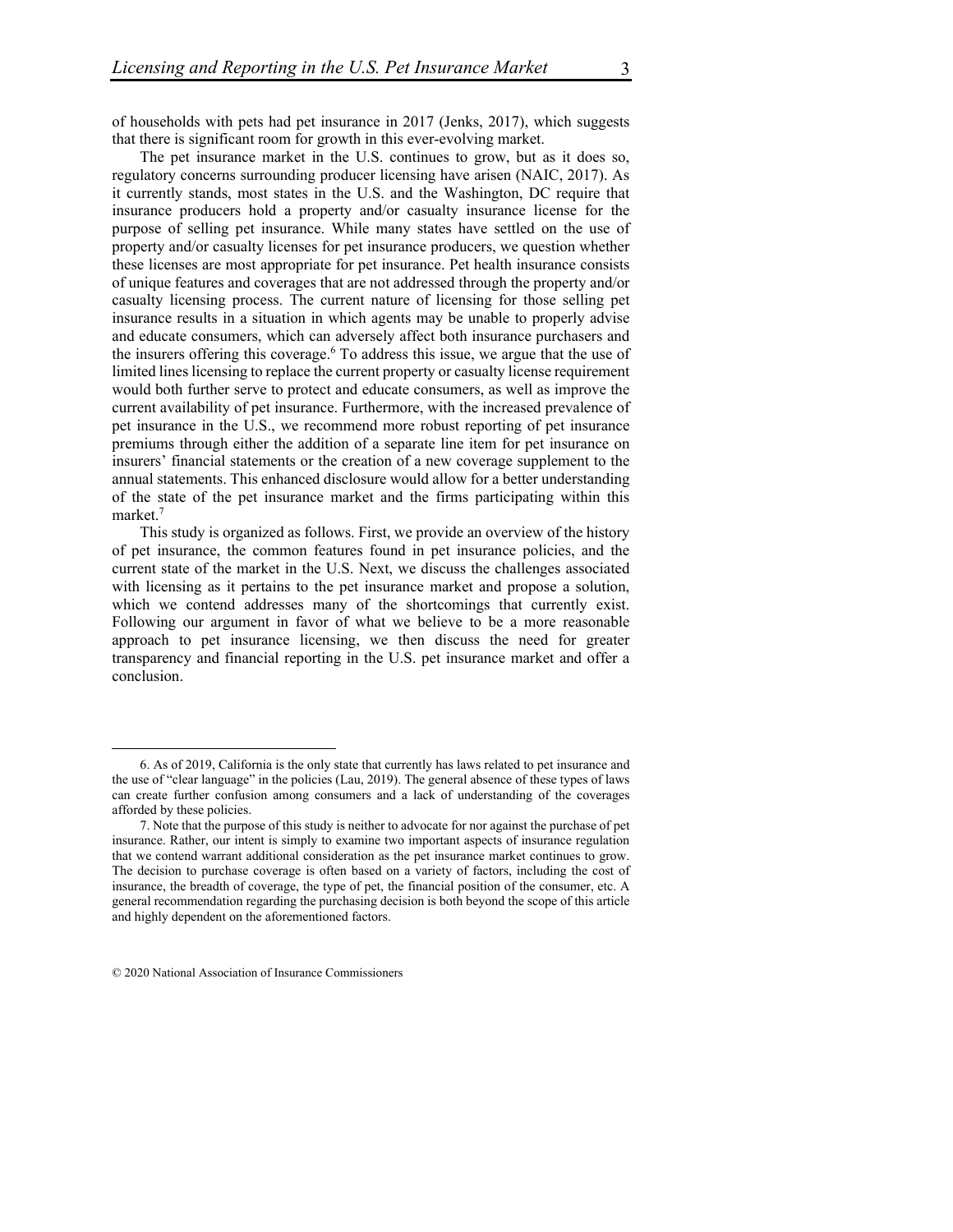## **History and Status of Pet Insurance**

Pet insurance has a rich history that spans over 125 years, back to when the first pet insurance policy was issued for horses and livestock in 1890 (NAPHIA, 2019a).<sup>8</sup> Over 30 years after the issuance of the first pet insurance policy, a policy was issued for a dog in Sweden, which was then followed by similar coverage in Britain in 1947. In 1982, the first pet insurance policy was underwritten in the U.S. for the dog appearing on the TV show "Lassie." Since the policy issued for Lassie, the popularity of pets and pet health insurance has grown significantly in the U.S. The percentage of U.S. households with pets is estimated to be somewhere between 50% and 68% (Brulliard and Clement, 2019), and the pet health insurance market now boasts premiums written in excess of \$1.4 billion (NAPHIA, 2019b).<sup>9</sup>

While the coverage that is afforded by pet insurance varies by insurer, the North American Pet Health Insurance Association (NAPHIA) reports that in 2018, "98 percent of insured pets were covered either through accident and illness insurance or an Insurance with Embedded Wellness plan" (NAPHIA, 2019b). Accident coverage may cover costs associated with events such as a pet being struck by a vehicle, broken bones, and snake bites while illness coverage may include arthritis, cancer and allergies (Walker, 2016; PetInsuranceQuotes.com, 2019). Covered expenses associated with accidents and/or illness can include the cost for x-rays, surgery, medication and hospitalization (PetInsuranceQuotes.com, 2019). Wellness and preventative plans also exist and may cover expenses associated with annual exams, various tests (heartworm, blood, etc.), teeth cleanings, and vaccinations (Jones, 2019). Finally, some insurers also offer accident-only policies, which are significantly less expensive than accident and illness policies. The NAIC reports that accident-only policies can cost 60% less than policies that cover both accident and illness (NAIC, 2019a).

A variety of policy provisions and features are commonly found in pet insurance, including deductibles (per incident or annual), copayments, waiting periods, limits (per incident and/or policy aggregate), and exclusions for preexisting and "breed-specific" conditions (Walker, 2016; NAIC, 2019a).<sup>10</sup> The policies are generally one-year policies and rates are based on factors such as the type of pet (cats tend to be less expensive than dogs); the breed, age and health of the pet; the cost of veterinary care where the insured lives; the deductible; policy limits; and coinsurance (Carns, 2019; Insurance Information Institute, 2019; NAIC,

<sup>8.</sup> The discussion of the history of pet insurance is based on information obtained from NAPHIA, which can be accessed at *https://naphia.org/industry/history/*.

<sup>9.</sup> As discussed by Brulliard and Clement (2019), estimates for the percentage of U.S. households with pets vary dramatically across different surveys. The statistics that we include are based on the sources referenced, which vary, but it appears reasonable to assume that the number of households with pets is somewhere between 50% and 70%.

<sup>10.</sup> For example, in 2011 the Veterinary Pet Insurance Company excluded spinal muscular atrophy for Rottweilers and bloodhounds and histiocytic ulcerative colitis for French bulldogs (Veterinary Pet Insurance Company, 2011).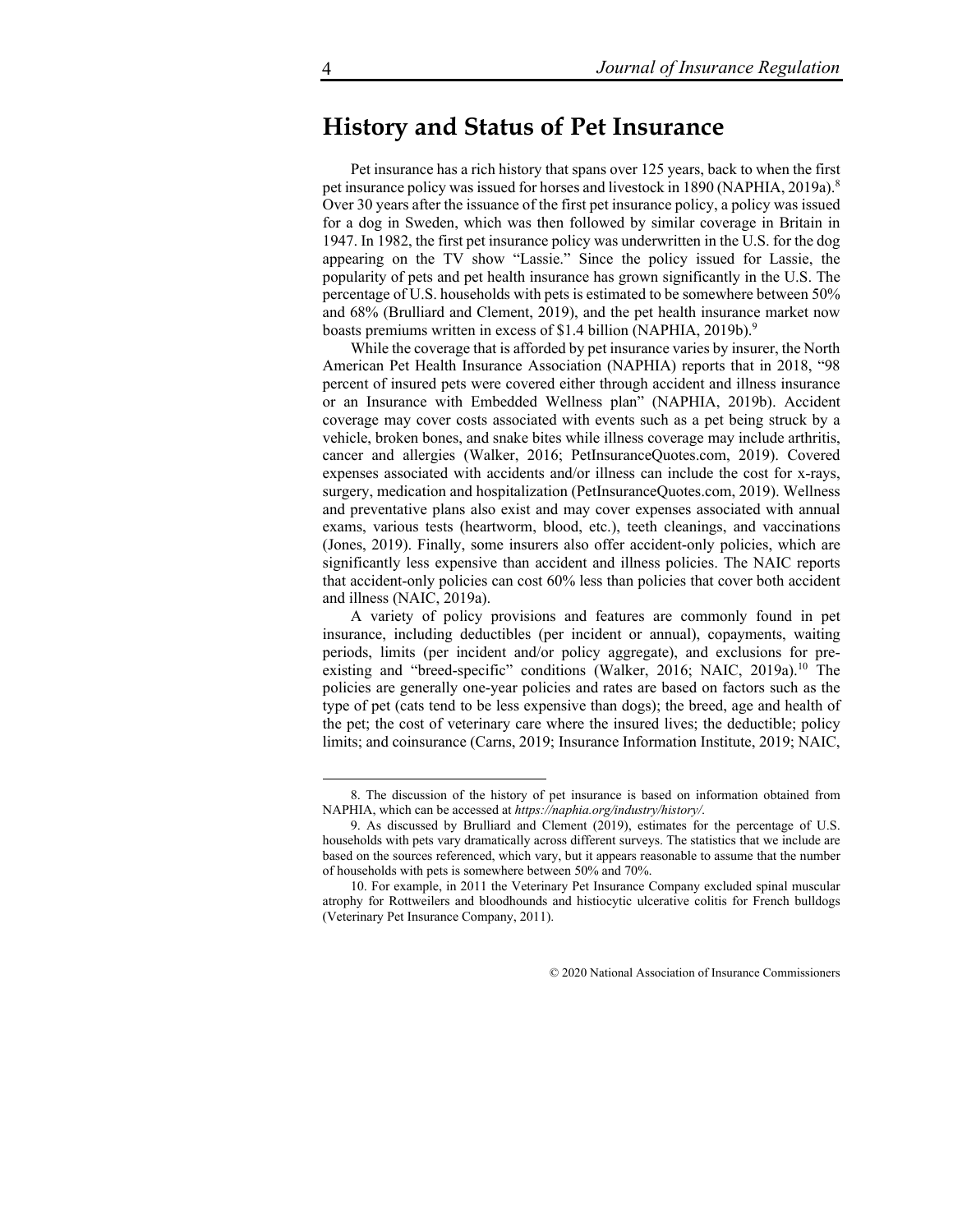2019a). While there may be some similarities in terminology when comparing pet insurance to the health insurance individuals purchase, one significant way in which they commonly differ is the method of reimbursement. In particular, while health insurance policies generally pay the medical care provider directly for medical services, many pet insurance policies require the insured to pay the medical care provider—i.e., veterinarian—and then request reimbursement from the insurer (Juliff, 2014). This difference is important, as it requires a pet's owner to initially bear the financial burden of potentially large medical expenses for their pet, which could cause substantial financial strain on the insured.

The market for pet insurance has been steadily increasing since its arrival in the U.S., which is driven in-part by the increased prevalence of pets in U.S. homes, as well as the increasing costs associated with veterinary services.<sup>11</sup> According to Zurich (2019), other reasons for the increasing demand for pet insurance beyond the increasing costs of veterinary care include: 1) "an increase in the family-like status of pets in households"; and 2) the increased use of pet insurance as an employee benefit (discussed below). One way to capture the growth of this market is through an examination of gross premiums written, which are presented in Figure 1. As illustrated in Figure 1, during the period from 2013–2018, there has been a steady increase in premiums written, from a low of almost \$500 million in 2013 to a high of \$1.3 billion in 2018, suggesting that premiums have more than doubled over this 6-year period.12 Consistent with the growth in premiums, as evidenced by Figure 2, there has also been an increase in the number of pets that are insured by pet insurance, with a total of 1.42 million pets insured in 2018. Both Figures 1 and 2 suggest that not only is the market growing, but opportunities for further growth  $exist.<sup>13</sup>$ 

While the market for pet insurance continues to grow, in 2017 it was estimated that only  $1-2\%$  of dogs and cats were insured in the U.S. (Jenks, 2017).<sup>14</sup> Taken together with the previously discussed figures, it seems that while there is plenty of opportunity for growth in the market, consumers remain hesitant to purchase this coverage. Commonly cited reasons for the relatively low take-up rate include high premiums, questions regarding whether such coverage is necessary, and a lack of awareness regarding the coverage.<sup>15</sup> While there is often speculation as to why consumers choose to purchase (or not purchase) pet insurance, there is limited

<sup>11.</sup> The 2019–2020 APPA survey reports that 67% of U.S. households own a pet, which represents an increase of nearly 20% since 1988 when the survey was first administered (American Pet Products Association, 2019).

<sup>12.</sup> Values reported in both Figures 1 and 2 are obtained from the NAPHIA annual State of the Industry reports.

<sup>13.</sup> While some data are available, which allows us to track premium growth rates, little data is available regarding the number of insurers participating in the pet insurance market. However, a recent report estimates that the market consisted of at least 11 insurers as of 2017 (Jenks, 2017).

<sup>14.</sup> While the take-up rate is relatively low in the U.S., the NAIC recently reported that approximately 25% of pet owners in the United Kingdom (UK) had pet insurance (NAIC, 2019a).

<sup>15.</sup> A survey by Lendedu.com found that 44% of respondents did not know that pet insurance coverage existed (Today's Veterinary Business, 2019).

<sup>© 2020</sup> National Association of Insurance Commissioners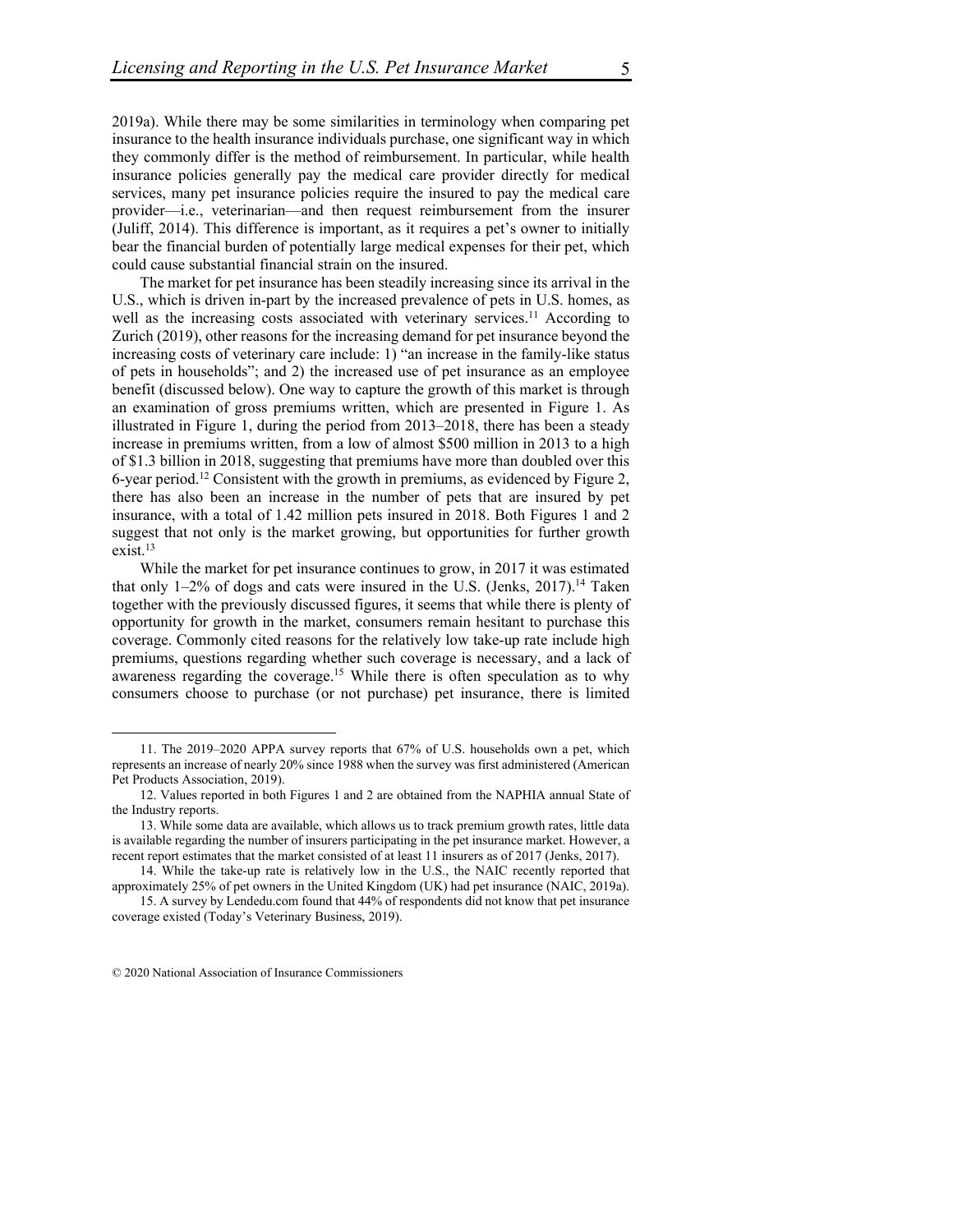academic research into the factors that may drive demand for this product. Using a sample of U.S. pet owners, Williams et al. (2016) conduct a study that investigates the factors associated with pet insurance demand and find that cost, reimbursement level, and the availability of unlimited benefits and wellness plans offered through the policy each affect consumer demand.<sup>16</sup> The authors also show that expectations regarding the future health of consumers' pets affects the decision to purchase coverage. These results suggest that both financial and non-financial factors can influence the purchasing decision.



**Figure 1: Pet Insurance Premiums Written in the U.S., 2013**–**2018** 

*Source*: Data for the creation of Figure 1 are obtained from the North American Pet Health Insurance Association's (NAPHIA's) annual State of the Industry reports. Values reported on the primary (lefthand side) vertical axis represent total pet insurance premiums written in billions. Values on the secondary (right-hand side) vertical axis represent the percentage change in the pet insurance premiums written from year *t-1* to year *t*.

Another factor that affects the demand for pet insurance is knowledge about the existence of this coverage. Using a focus group approach, Coe, Adams and Bonnett (2007) study consumer perceptions regarding the cost of veterinary services and report that many of the focus group participants "received little information about pet insurance in terms of a possible solution to the costs of veterinary care." While the group of consumers that participated in the study indicated that they had little knowledge of pet insurance as a solution to the cost of pet health services, veterinarians that participated in the study noted that they were "apprehensive"

<sup>16.</sup> While the authors report that factors such as price and reimbursement percentage affect consumer purchasing habits, they find that the size of the deductible is not significantly related to demand.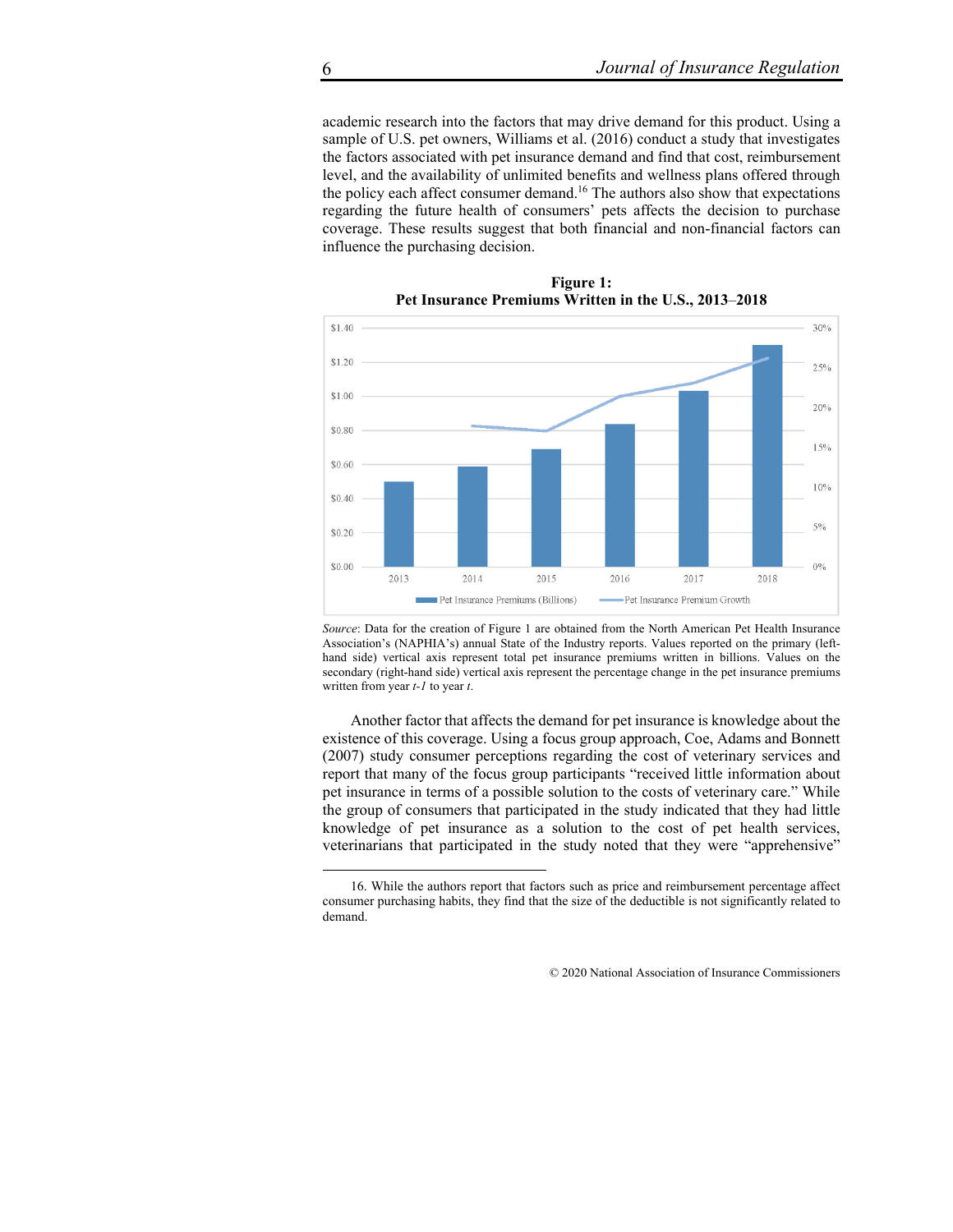about pet insurance because insurers could change coverages afforded by the insurance, and such changes could affect the care provided by the veterinarian. Finally, another factor that could influence demand is the consumers' perception regarding the cost of veterinary care. As noted by Coe, Adams and Bonnett (2007), some veterinary care is offered at a price that is far below the appropriate cost, which causes consumers to believe that services may be less expensive than they actually are.17 If this is the case, pet owners may choose to avoid the purchase of pet insurance because they do not fully appreciate the potential financial ramifications of costly veterinary services.





*Source*: Data for the creation of Figure 2 are obtained from the NAPHIA annual State of the Industry reports. Values on the primary (left-hand side) vertical axis represent the total number of insured pets in the U.S. in millions. Values on the secondary (right-hand side) vertical axis represent the percentage change in the total number of insured pets in the U.S. from year *t-1* to year *t*.

In addition to the work of Coe, Adams and Bonnett (2007), Gates et al. (2019) study the factors associated with the utilization of veterinary services in New Zealand. As part of the survey used in their study, the authors ask respondents about their feelings toward pet insurance. Among the findings from their survey, the authors note that the most common reasons for not having coverage included the coverage being too expensive and consumers not seeing the value in having the coverage. The authors also find that roughly 24% of respondents "don't know much

<sup>17.</sup> Coe, Adams, and Bonnett (2007) indicate that veterinary service costs are lowered to encourage the well-being of the pet or due to guilt placed on the veterinarian by the pet owner. One of the focus group's veterinarian participants stated, "Our vaccine visits are undercharged, our spay and neuters are grossly undercharged, and then we've trained them [pet owners] that they don't need pet insurance because veterinary medicine is so cheap."

<sup>© 2020</sup> National Association of Insurance Commissioners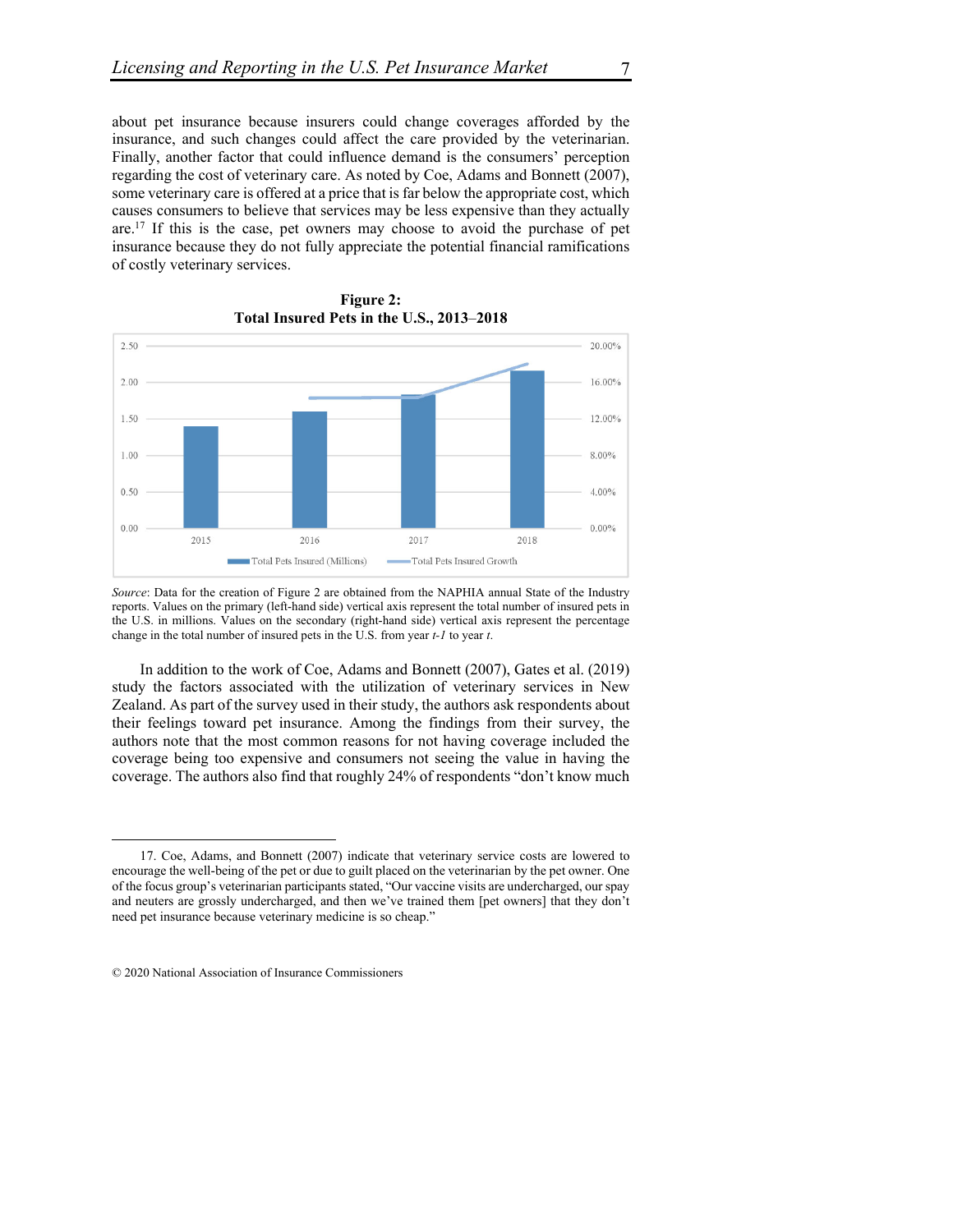about it," while approximately 8% "didn't know it was available."18 Taken together, the results suggest that various aspects associated with cost and product knowledge are significant factors that influence pet insurance demand.

Although there are clearly financial and non-financial impediments to growth in the pet insurance market, the fact remains that the market has continued to grow over the past six years. Given the continued growth of this market, it is important to understand how exactly the product is marketed to consumers. While differences will clearly exist across insurers, the product is commonly marketed through animal shelters, pet stores, veterinary clinics, and word of mouth (NAIC, 2019a). Since those selling pet insurance are currently required to carry an insurance license for property, casualty or both, these entities are likely unable to sell the policies, and sales are limited to licensed representatives of the insurer. For instance, a veterinary clinic may have brochures for one or more pet insurers, but it is unable to sell the product because it has no licensed producers. In this case, those desiring pet insurance would need to find a producer or contact the insurer directly, potentially online.

One of the more unique ways in which the product is sold is through offering pet insurance as a form of employee benefit. Employers in tight competition for employees are able to offer the coverage to employees as a way to differentiate themselves. While once uncommon (Hoyman and Duer, 2004), it was reported in 2016 that at least 5,000 companies in the U.S. were offering such a benefit, including well-known firms such as Microsoft, Hewlett-Packard and T-Mobile (Fisher, 2016).19 The Society for Human Resource Management (SHRM) states that 15% of U.S. employers now offer pet insurance as a benefit. In 2019, it was noted that pet insurance is "one of the fastest-growing areas of coverage out there" (Dickler, 2019; Schiavo, 2019).

One could argue that the appropriate way to market and sell pet insurance is to mirror that used in the individual health insurance market. Individuals and families have historically obtained their health insurance through an employer as a benefit by purchasing it from an insurance agent that maintains a health insurance sales license, or through Medicaid (Kaiser Family Foundation, 2018; LaVito, 2018). More recently, with the implementation of the federal Affordable Care Act (ACA), individual and family health insurance policies can also be purchased through the Health Insurance Marketplace. The distribution channels to purchase or obtain pet insurance are similar to these options for individual and family health insurance. We do not argue a change in the methods used as part of the distribution channel for pet insurance; however, we believe that a change in the licensing for those that sell pet insurance and the financial reporting for this market would allow for an expansion in the sale of pet insurance.

<sup>18.</sup> The stated percentages represent weighted averages calculated by the authors based on values reported in the study.

<sup>19.</sup> As evidence of the growing importance of pet insurance as an employee benefit, MetLife acquired PetFirst Healthcare in 2019, which will allow MetLife to "add the policies to its menu for employers' group-benefits programs" (Scism, 2019).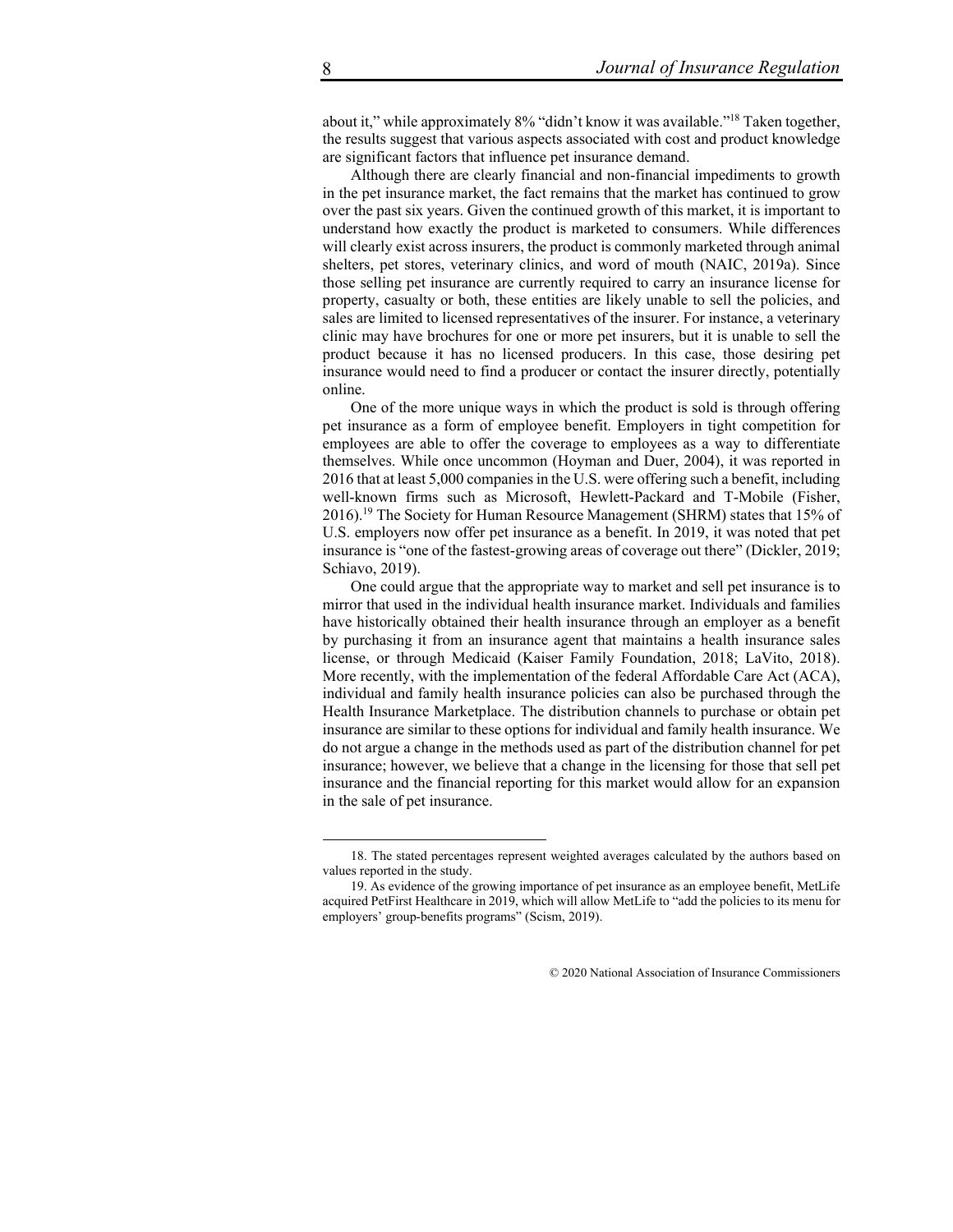As detailed above, pet insurance coverage has a long history and the market continues to grow and evolve, as do the products. However, as insurers offering pet insurance seemingly continue to make progress in terms of market development, there are two important regulatory issues related to pet insurance that have received little attention and we contend warrant further examination. First, while licensing requirements are determined at the state level, most states have required that producers possess a property and/or casualty license for the purpose of selling pet health insurance products. If the purpose of requiring insurance producers to hold licenses is to ensure some minimal understanding of the products that are being offered and to ultimately protect the consumer,<sup>20</sup> then requiring a license, which does not touch on topics that are relevant to the sale of pet insurance, such as coinsurance for health products or the typical features found in health insurance policies, seems inconsistent with the goal of consumer protection. Furthermore, it is argued that the current approach to licensing for pet insurance reduces the availability of coverage and removes key moments for purchasing, such as when purchasing the pet or seeking veterinary services. As discussed below, we argue that the requirement of a limited lines license would both further serve to protect and educate consumers and improve the current market in a number of ways. Second, as it currently stands, insurers offering pet insurance are not required to disclose information concerning pet insurance in a manner that can be used to more fully ascertain the state of the market. Rather, insurers are currently required to record pet insurance data as a component of inland marine, resulting in situations in which data for pet insurance is combined with data for other coverages such as jewelry, fine art, property in transit, event cancellation, and travel coverage (NAIC, 2019d). Given the expectation that premiums written in the U.S. could climb to \$2 billion in 2022 (Smith, 2018), we believe that a separate line-item for pet insurance should be introduced into the annual statement or that the completion of a new coverage supplement be required. In the next sections, we discuss licensing in the pet insurance market, as well as reporting requirements for this unique line of business.

## **Pet Insurance and Licensing**

Insurance is regulated at the state-level in the U.S., and each state regulates the licensing categories for insurance producers in that state. While each state has discretion regarding the categorization of insurance licenses, the most common categories (NAIC, 2005) are as follows:

1. Accident and health or sickness – Insurance coverage for sickness, bodily injury or accidental death, and may include benefits for disability income.

<sup>20.</sup> The NAIC (2019c) states, "State insurance departments oversee producer activities as part of a comprehensive regulatory framework designed to protect insurance consumer interests in insurance transactions."

<sup>© 2020</sup> National Association of Insurance Commissioners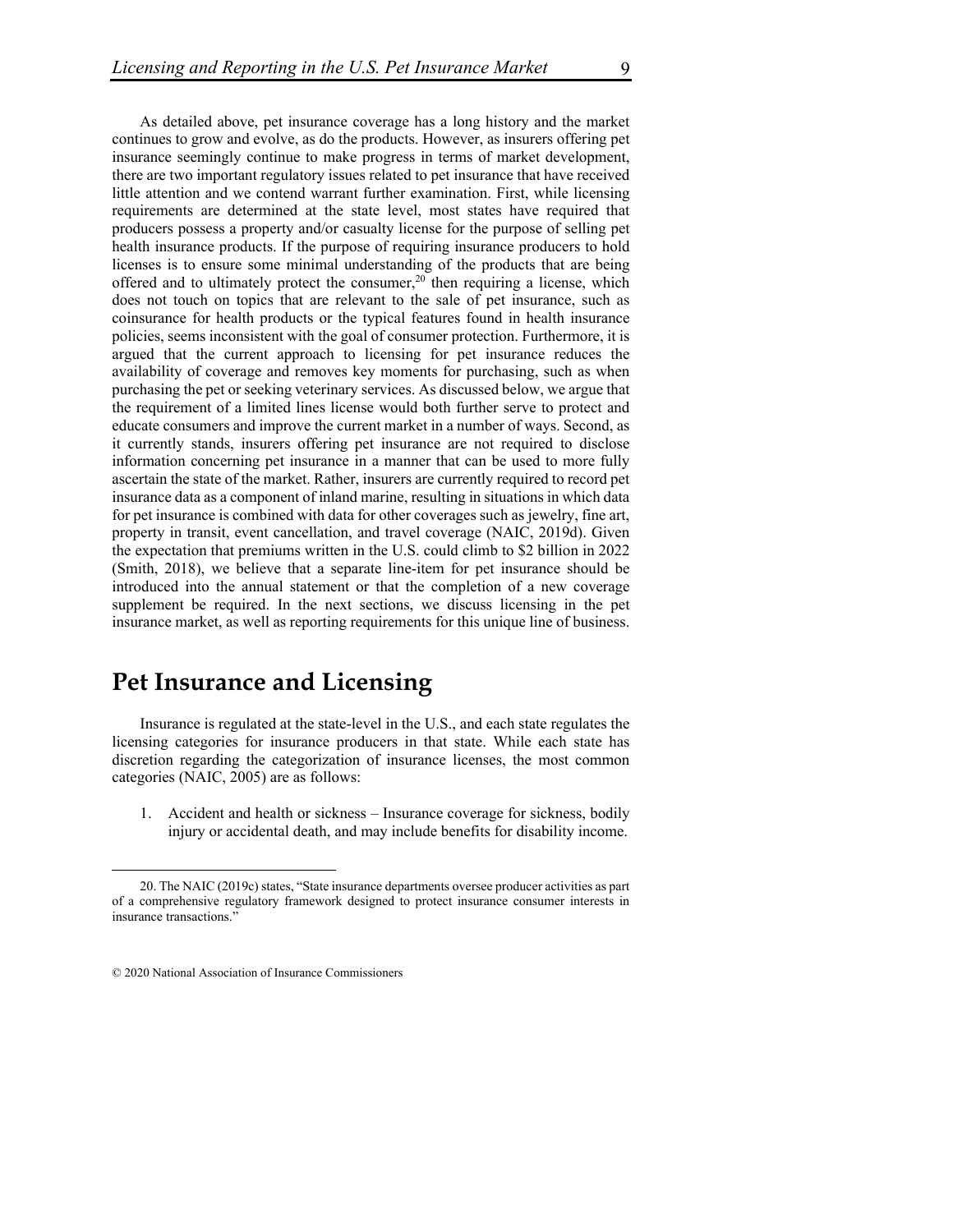- 2. Casualty Insurance coverage against legal liability, including that for death, injury or disability, or damage to real or personal property.
- 3. Life Insurance coverage on human lives, including benefits of endowment and annuities, and may include benefits in the event of death or dismemberment by accident and benefits for disability income.
- 4. Other Any other line of insurance permitted under state laws or regulations; i.e., limited lines.
- 5. Personal lines Property and casualty insurance coverage sold to individuals and families for primarily noncommercial purposes.
- 6. Property Insurance coverage for the direct or consequential loss or damage to property of every kind.
- 7. Variable life and variable annuity products Insurance coverage provided under variable life insurance contracts and variable annuities.

There does not appear to be any question as to whether a producer selling pet insurance should be licensed, but questions do arise regarding the *type* of license that should be held by the insurance professional. In Table 1, we present state-bystate licensing requirements for producers selling pet insurance.<sup>21</sup> As evidenced by Table 1, the states generally require producers to hold a property license, a casualty license, or both. The problem that arises when most producers are required to hold property or casualty insurance licenses stems from the fact that pet insurance is a form of health insurance. If insurance professionals are charged with educating potential consumers regarding health-related topics but are licensed and trained to understand and sell products related to issues such as property damage and legal liability, one must question whether they are in fact well-positioned to assist consumers. As discussed previously, a true understanding of pet insurance requires a sales professional to understand potentially complex topics, such as coinsurance (as it relates to health and not property), waiting periods, pre-existing conditions, exclusions, deductibles, and benefits. While these concepts should be familiar to any insurance professional, the way they apply to a pet health insurance policy may be vastly different than what a property or casualty producer is familiar with. This is of particular importance given that consumers often do not understand common conditions, such as coinsurance, in their health insurance policies. For instance, Loewenstein et al. (2013) find that only 34% of survey respondents understood the concept of coinsurance, while only 14% of respondents could correctly answer four questions related to health insurance deductibles, copays, coinsurance, and out-ofpocket maximums. Even more worrisome is the fact that while consumers could not correctly answer questions about the various provisions affecting the costs associated with health insurance, most respondents believed that they understood the aforementioned concepts; therefore, greater education regarding these provisions is necessary. If consumers lack knowledge regarding these provisions in

<sup>21.</sup> The information contained in Table 1 was obtained through correspondence with each state's insurance regulatory agency.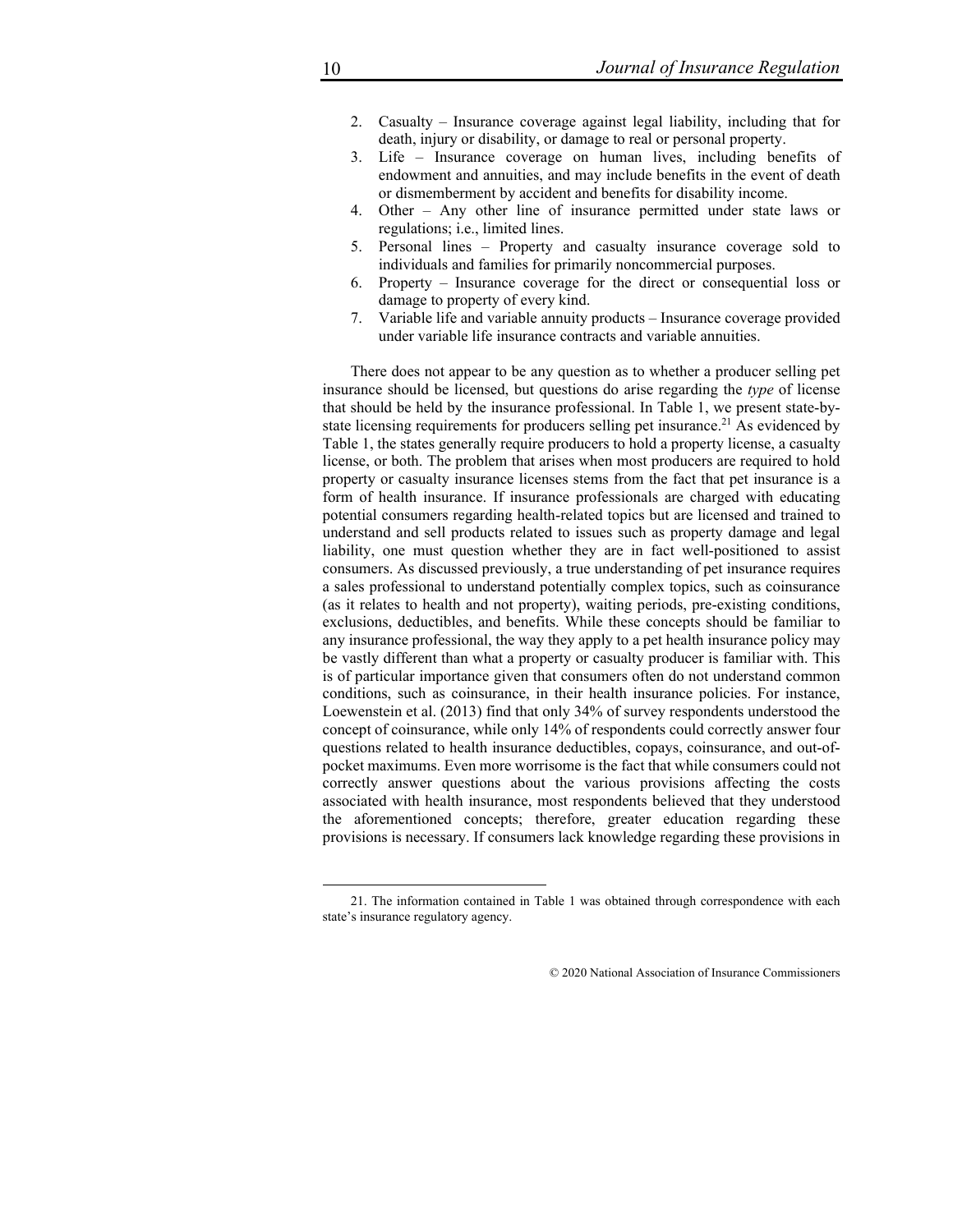their own health insurance policies, presumably this lack of knowledge also carries over to their understanding of pet insurance.

| State                | Limited Line | Required License(s) | State          | Limited Line   | Required License(s) |
|----------------------|--------------|---------------------|----------------|----------------|---------------------|
| Alabama              | No           | P, C                | Montana        | No             | $\bf P$             |
| Alaska               | No           | P                   | Nebraska       | No             | P                   |
| Arizona              | No           | P                   | Nevada         | No             | C                   |
| Arkansas             | No           | $\mathcal{C}$       | New Hampshire  | No             | P                   |
| California           | No           | P, C                | New Jersey     | Yes            | LL.                 |
| Colorado             | No           | $\mathbf{P}$        | New Mexico     | No             | $\mathbf{P}$        |
| Connecticut          | No           | P, C                | New York       | No             | P, C                |
| Delaware             | Yes          | LL.                 | North Carolina | No             | ${\bf P}$           |
| District of Columbia | No           | P, C                | North Dakota   | No             | P                   |
| Florida              | No           | P.C                 | Ohio           | N <sub>0</sub> | L, H, P             |
| Georgia              | No           | $\, {\bf P}$        | Oklahoma       | No             | P                   |
| Hawaii               | No           | $\mathbf C$         | Oregon         | No             | $\mathbf P$         |
| Idaho                | Yes          | LL                  | Pennsylvania   | No             | P                   |
| Illinois             | No           | $\mathcal{C}$       | Rhode Island   | Yes            | LL                  |
| Indiana              | No           | P.C                 | South Carolina | No             | $\mathcal{C}$       |
| lowa                 | No           | P                   | South Dakota   | No             | $\mathbf C$         |
| Kansas               | No           | $\mathbf C$         | Tennessee      | No             | $\mathbf C$         |
| Kentucky             | No           | P, C                | Texas          | No             | P, C                |
| Louisiana            | No           | $\mathbf{P}$        | Utah           | No             | P, C                |
| Maine                | No           | P                   | Vermont        | No.            | P, C                |
| Maryland             | No           | P                   | Virginia       | <b>Yes</b>     | LL, P, C            |
| Massachusetts        | No           | P                   | Washington     | N <sub>0</sub> | P                   |
| Michigan             | No           | P                   | West Virginia  | No             | P, C                |
| Minnesota            | No           | P                   | Wisconsin      | No             | P                   |
| Mississippi          | No           | P                   | Wyoming        | No             | P                   |
| Missouri             | No           | P                   |                |                |                     |

**Table 1: Pet Insurance Licensing Requirements by State** 

*Note*: Data were hand-collected based on correspondence with each state's department of insurance (DOI). The column titled "Limited Line" identifies states that use limited line licensing for pet insurance.  $P = Property, C = Casuality, H = Health, L = Life, and LL = Limited Line.$ 

Given the potential challenges that exist due to requiring property and/or casualty licenses for the purpose of pet insurance sales and that such license requirements may create an unnecessary barrier to entry, therefore reducing the market for pet insurance sales, we support the idea that states should consider the use of a limited lines license that would be specific only to those individuals that sell pet insurance. As detailed by the NAIC (2018), "[a] limited line of insurance is a line of insurance that covers only a specific subject matter."22 As of 2018, the NAIC recognized four core limited lines, including car rental insurance, credit insurance, crop insurance, and travel insurance. While pet insurance is not among one of the four core limited lines, states have the authority to create non-core limited lines, which could include pet insurance.<sup>23</sup>

<sup>22.</sup> According to NAIC Producer Licensing Model Act (#218), a limited line of insurance means those lines that are defined by state statute or those lines that the insurance commissioner recognizes as a limited line.

<sup>23.</sup> Pet insurance is given as an example of a potential non-core limited line in the NAIC's 2018 *State Licensing Handbook*.

<sup>© 2020</sup> National Association of Insurance Commissioners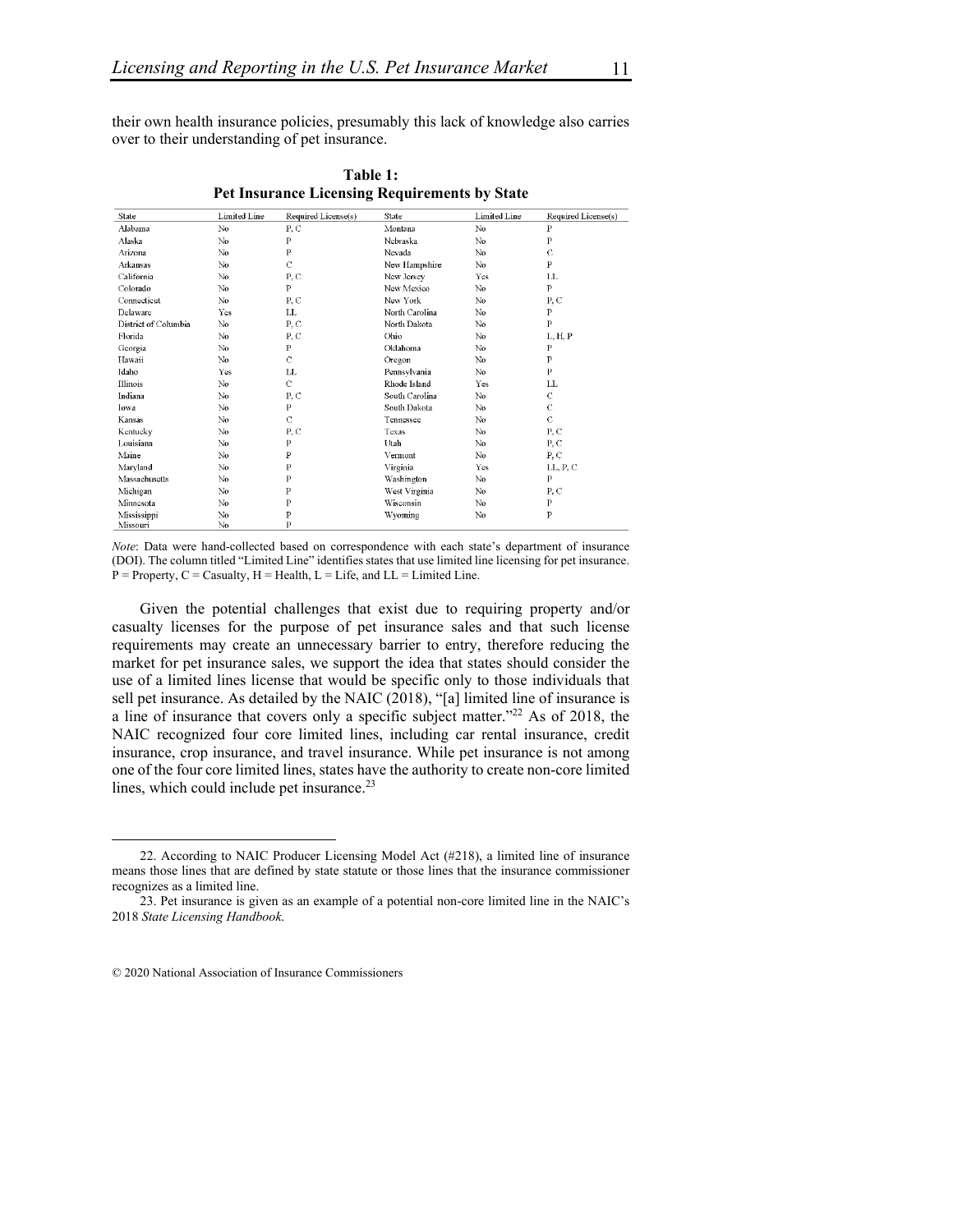Limited line licenses generally have simpler licensing requirements than those required by the major lines; i.e., property, casualty, life, and accident and health. For instance, Idaho, New Jersey, Rhode Island and Virginia do not require an examination for limited lines producers that sell pet insurance. Although this is an option for states, we are not advocating this in place of the property and/or casualty license for those states currently requiring one or both. Instead, these states could require a licensing exam testing coverage specific to pet insurance and the insurance laws of the specific state. This compromise would ensure that those offering pet insurance have training that is more directly related to the product that is being offered. This recommendation is consistent with the NAIC guidelines for the states to issue insurance producer licenses. These guidelines state that although examinations are not generally required for limited lines, it is acceptable for examinations to be required for specific areas (NAIC 2018).

Additionally, fees associated with limited lines licenses may be the same or lower than licensing fees associated with the major lines, meaning states would have the ability to set fees at a level that does not result in a reduction in licensing-related revenue while also encouraging greater participation in the market. For instance, Rhode Island charges the same licensing fees for pet insurance limited lines as it does for major lines; however, in New Jersey, the licensing fee is half of what is charged for major lines (National Insurance Producer Registry, 2019). Those states requiring the property and/or casualty exam could continue to charge the same licensing fee for the limited lines licensing or reduce the charge. An increase in the number of producers may occur due to the reduced barrier to entry (e.g., new licenses held by veterinarians and pet shelters), and this might offset any reduction in fees.

Beyond improving consumer understanding of the pet insurance product, which we believe will result from producer training that is specific to pet insurance, the use of limited lines licenses could also increase competition in the market, as well as the availability of pet insurance coverage. By replacing the need to obtain a property and/or casualty license to sell pet insurance with the less restrictive requirements that can come with limited lines licenses, consumers would be able to purchase this coverage directly from veterinarians, animal shelters, pet shops, etc. that choose to acquire a license.<sup>24</sup> Assuming that the general relationship between supply and demand holds for the pet insurance marketplace, greater competition and availability of coverage in the market could result in a reduction in premiums, which is a primary reason given as to why individuals do not purchase the coverage, and potentially result in greater product innovation. From the insurer's perspective, this approach also represents even greater opportunities to reach potential consumers and increase overall sales. In all, we believe that the use of a limited lines licensing

<sup>24.</sup> We acknowledge that a potential conflict of interest may occur if veterinarians sell pet insurance for the purpose of receiving commission or selling additional services. Other such cases exist in limited lines (e.g., gap insurance sold by auto dealers, car rental insurance sold by rental agencies, and credit insurance sold by bank representatives).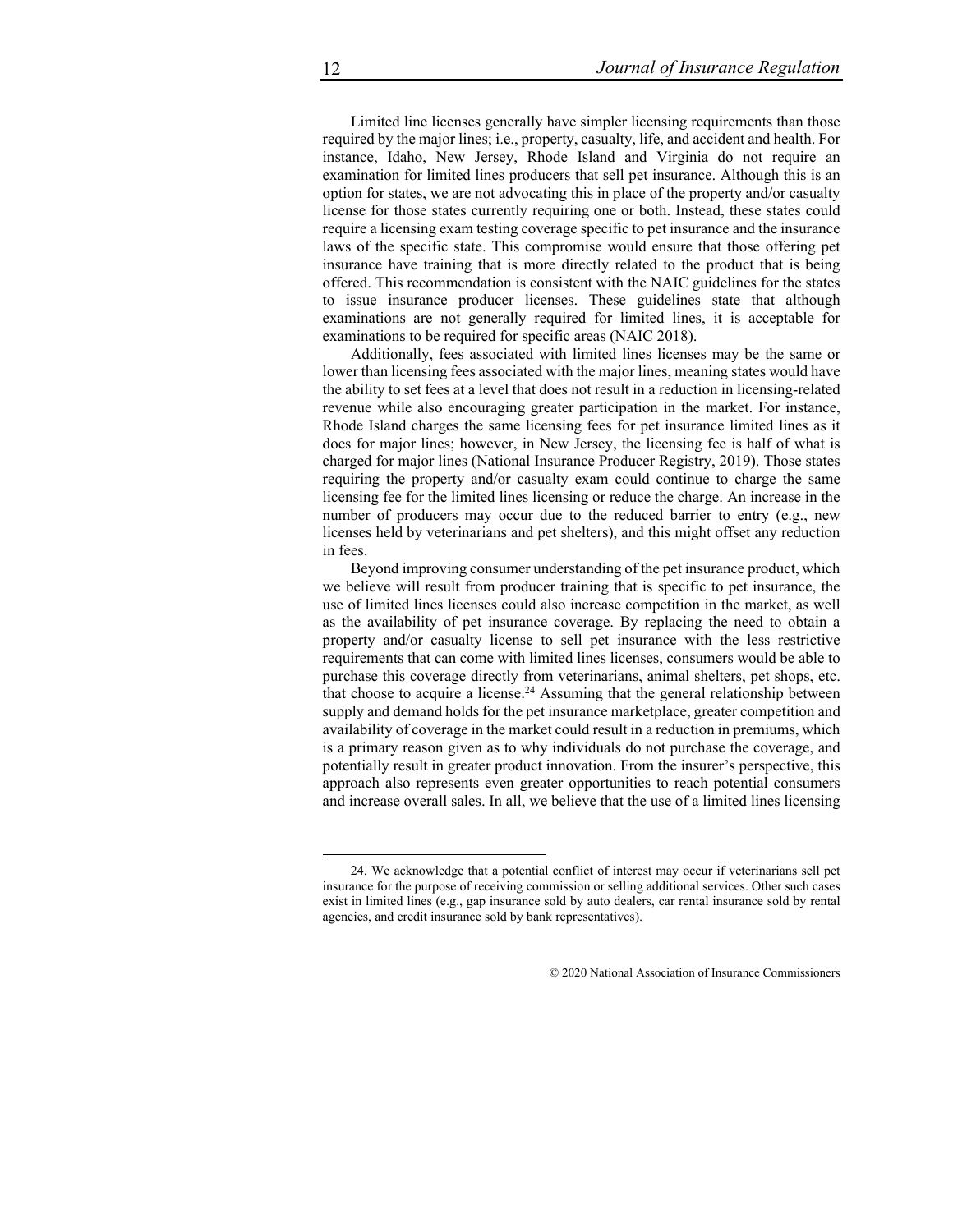approach to pet insurance could potentially benefit consumers, producers, insurers and other stakeholders.

## **Pet Insurance Reporting**

U.S. insurers are required to complete mandatory annual statutory reports that provide detailed insight into each firm's operations. Relative to many industries, the U.S. property/casualty (P/C) insurance industry is one that requires a significant amount of disclosure, and the disclosed information affords state insurance regulators, consumers, ratings agencies, and other stakeholders the ability to assess various facets of the industry. However, while insurers are required to provide a voluminous amount of detail regarding firm operations each year, the manner in which data are reported and aggregated can reduce the transparency, which is necessary for a more complete evaluation of the market. In the case of pet insurance, while insurers are required to report data pertaining to pet insurance, the data are ultimately included as part of the inland marine line-item that is found in the NAIC annual statement, and it is not reported on its own (NAIC, 2018).25,26 The NAIC defines "inland marine" to mean:

> Coverage for property that may be in transit, held by a bailee, at a fixed location, or movable goods that are often at different locations (e.g., off-road constructions equipment), or scheduled property (e.g., Homeowners Personal Property Floater), including items such as live animals, property with antique or collector's value, etc. These lines also include instrumentalities of transportation and communication, such as bridges, tunnels, piers, wharves, docks, pipelines, power and phone lines, and radio and television towers. This does not include motor vehicles licensed for use on public roads. (NAIC, 2019d)

Although pet insurance is currently included as one component of inland marine, there is reason to believe that it should be reported separately. An examination of U.S. P/C premiums written in 2018 (excluding accident and health) suggests that of the over \$666 billion premiums written, seven reported lines of business—burglary and theft, commercial auto no-fault, excess workers'

<sup>25.</sup> The Uniform Property & Casualty Product Coding Matrix requires that pet insurance plans be considered inland marine for reporting purposes (Code 9.0004, "Pet Insurance Plans").

<sup>26.</sup> Although it is possible that an insurer will only write pet insurance, as is the case with American Pet Insurance Co., many insurers—i.e., Nationwide and Farmers Insurance—selling pet insurance write additional inland marine coverage. In this case, with the current reporting structure, it is not possible to determine how much of the reported inland marine insurance is directly attributable to pet insurance. We also believe that this will become a greater problem as the market continues to grow and additional insurers begin to enter this market.

<sup>© 2020</sup> National Association of Insurance Commissioners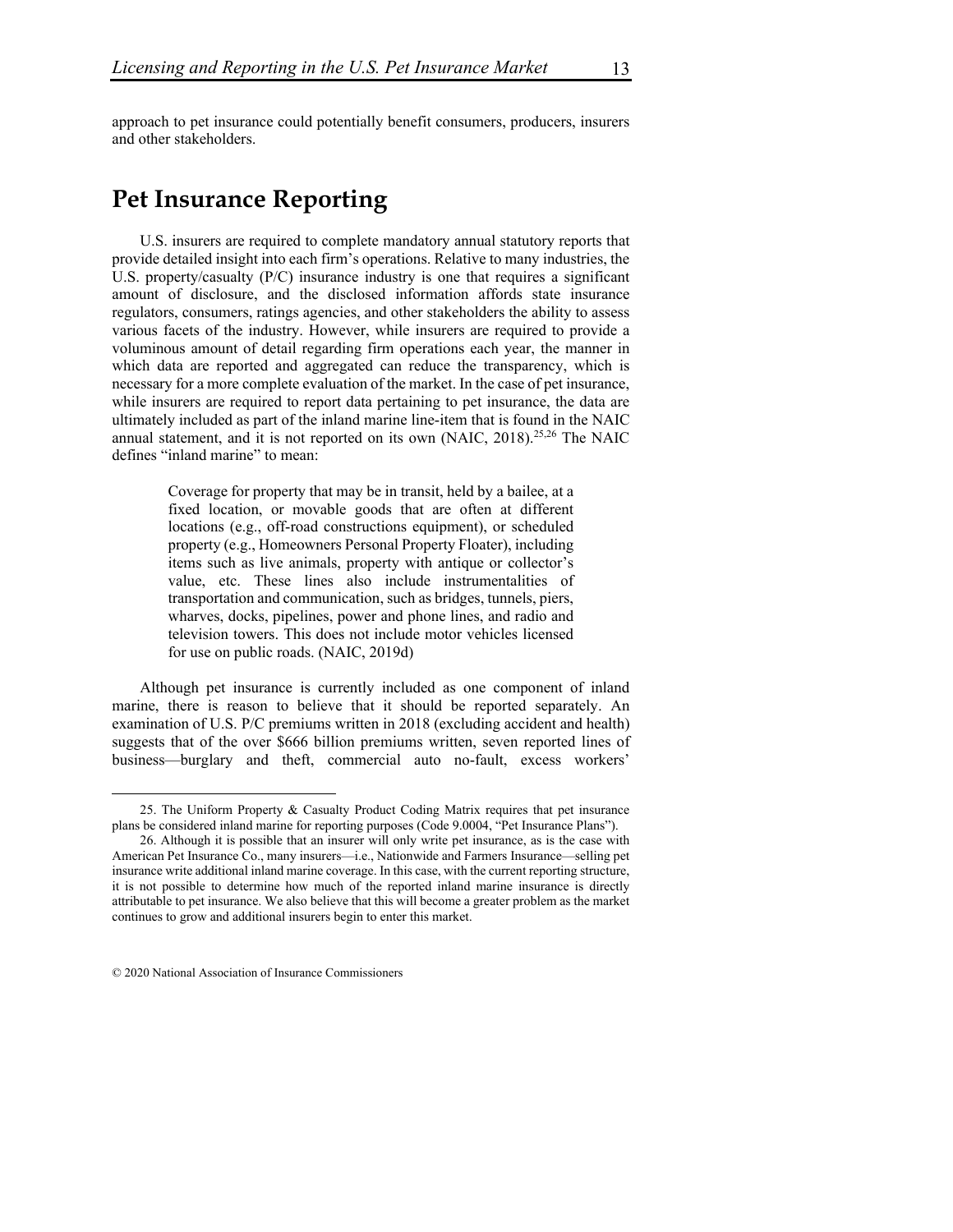compensation, fidelity, financial guaranty, private crop, and private flood—had premiums written that were lower than the \$1.3 billion in premiums written for pet insurance coverage.27 While we certainly do not argue that the seven lines of business mentioned above should not be reported on by insurers, we do believe that erring on the side of transparency is important, particularly for a line of business that continues to grow. Although recommending greater disclosure for a specific line of business may seem extreme, such measures have been taken in the recent past. For example, the NAIC began to require separate disclosure for private flood insurance beginning in 2016 in the annual statement's "States Pages."28 The NAIC stated that disclosure of private flood insurance was done "[i]n recognition of this growing market" (NAIC, 2019b). At the time of the new disclosure, the total amount of direct premiums written attributed to private flood insurance by U.S. insurers was approximately \$376 million. As of 2018, direct premiums written attributed to private flood insurance was roughly \$643.8 million, which is far less than the current premiums written by pet insurers. Furthermore, the NAIC began to require U.S. P/C insurers to disclose information about cyber insurance through the Cybersecurity and Identity Theft Insurance Coverage Supplement, starting with the 2015 annual statements. The NAIC (2016) stated that the purpose of the new supplement was "…to gain information and understanding about the cybersecurity insurance markets…" This new supplement provides valuable information about these increasingly important lines of business, including data pertaining to the number of policies in force, premiums written and earned, and incurred losses and loss adjustment expenses. A similar mandatory supplement appeared in NAIC annual statements in 2011, which required insurers to report information regarding directors' and officers' insurance. The NAIC and state insurance regulators have clearly demonstrated a willingness and ability to develop and require new supplements to insurer statutory filings to increase transparency and understanding of growing markets. We believe the cost of data collection and disclosure should be minimal for insurers, and the potential benefits of these additional disclosures should easily exceed costs.

If new reporting requirements for the pet insurance line of business were to be required, we believe that it could occur in one of two ways. One approach could be to add a new line-item to the annual statements that specifically breaks out the pet insurance line of business. The statutory NAIC annual statements completed by U.S. insurers require detailed information at the line-of-business level, including premiums written (direct and net), premiums earned, reinsurance assumed and ceded, and losses incurred. This information is provided both at the aggregate level and the state-level.<sup>29</sup> Furthermore, insurers are required to complete an "Insurance

<sup>27.</sup> Authors' calculation based on "Grant Total" data obtained from the "States Pages" using the NAIC InfoPro database. Total premiums are calculated, excluding accident and health lines 13, 14, and 15.1 through 15.8.

<sup>28.</sup> Prior to 2016 private flood insurance was included as part of "Allied Lines" (NAIC, 2019b).

<sup>29.</sup> These data are largely located in the various "Underwriting and Investment Exhibits" located in the NAIC annual statements. State-level line of business data is located in the annual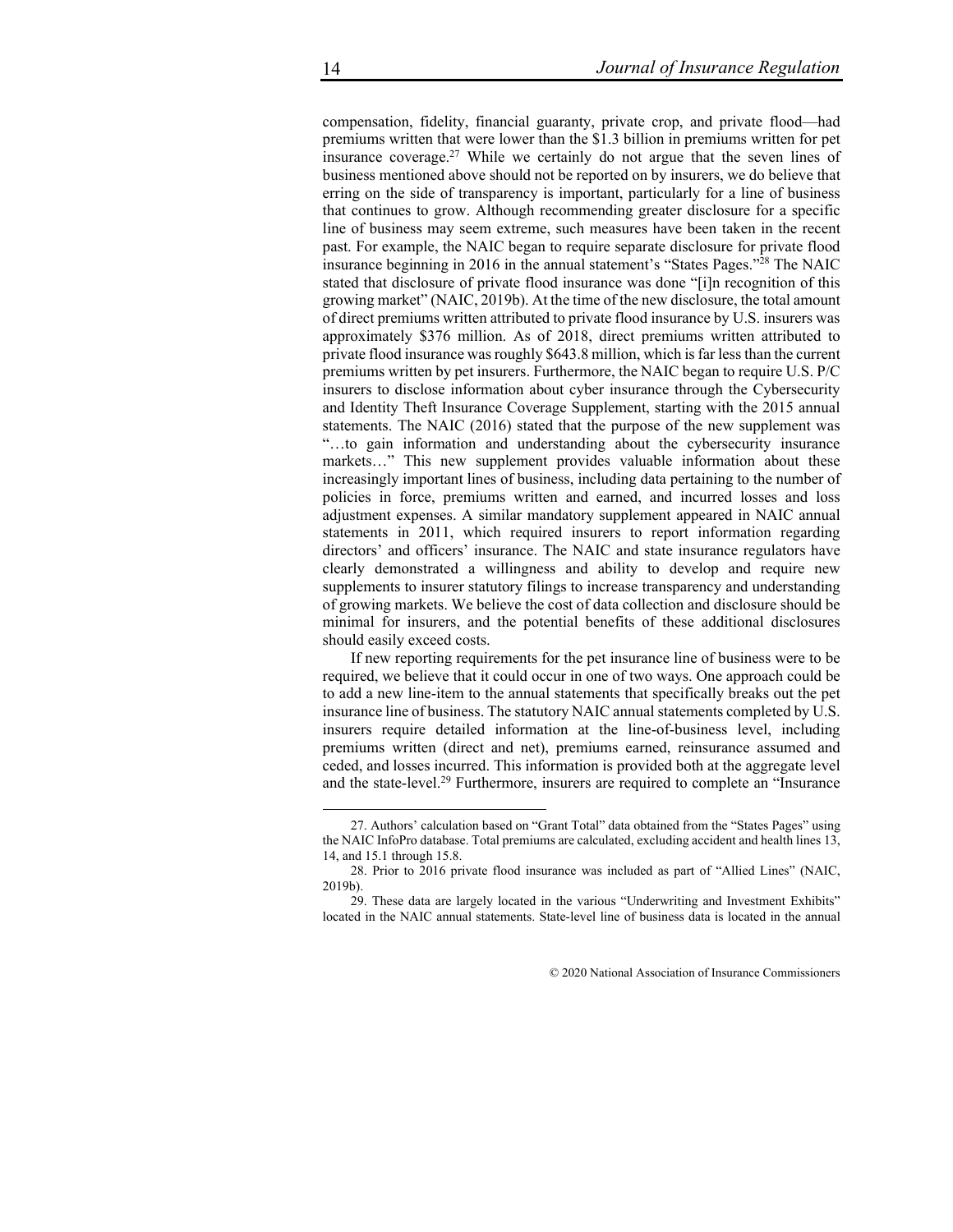15

Expense Exhibit," which further breaks out line-specific data, including loss adjustment expenses, agents' balances, other underwriting expenses, and profit/loss values. All of this information can be used by consumers, state insurance regulators, intermediaries (brokers and agents), and researchers to evaluate individual insurers, as well as the market as a whole. This data allows one to ascertain the market's financial performance, the size and growth of the market, and more explicitly evaluate the firms that are offering this coverage. This additional disclosure would increase transparency for the aforementioned stakeholders and allow for more datadriven decision-making.

Although a significant amount of data is captured at the line-of-business level in the insurer statutory filings, we do recognize that while pet insurance is a rapidly growing market, it still consists of a relatively low number of insurers. Given that few insurers currently participate in the U.S. pet insurance market, an alternative to adding a line-item in the NAIC annual statements for the pet insurance line of business would be to require a supplemental disclosure regarding this particular line. As noted previously, the NAIC has required separate disclosure of line-specific information through the required completion of supplements to the annual statements. While not as detailed as some of the information that is contained in the annual statements, these supplements can still provide details on premiums written and earned, direct losses paid and incurred, and in the case of pet insurance, the number and type of pets insured. It could also ask additional questions, such as whether the pet insurance is offered as part of a group; i.e., as an employee benefit. Although the information on a supplement may be limited, it would still provide greater transparency about the state of the pet insurance market.

## **Conclusion**

Pet ownership in the U.S. has grown by over 20% over the past three decades, with reports suggesting that over half of all households have at least one pet (Kestenbaum, 2018). As pet ownership rises in the U.S., there has also been an increase in the demand for pet insurance, with total premiums exceeding \$1.3 billion in 2018 and expectations that pet insurance premiums will surpass \$2 billion by  $2022$  (Smith,  $2018$ ).<sup>30</sup> While the pet insurance market and the products that are offered continue to evolve over time, concerns have arisen regarding consumer education and ultimately the most appropriate approach to licensing those individuals selling these products.

statement's "States Pages," and this section includes detail for both the U.S., its territories and its possessions.

<sup>30.</sup> It is currently estimated that only approximately 2% of pets in the U.S. are insured by pet insurance (Jenks, 2017). Expectations regarding future market growth are attributed to a variety of factors, including increases in the cost of pet medical care, pet ownership, and awareness of the pet insurance product.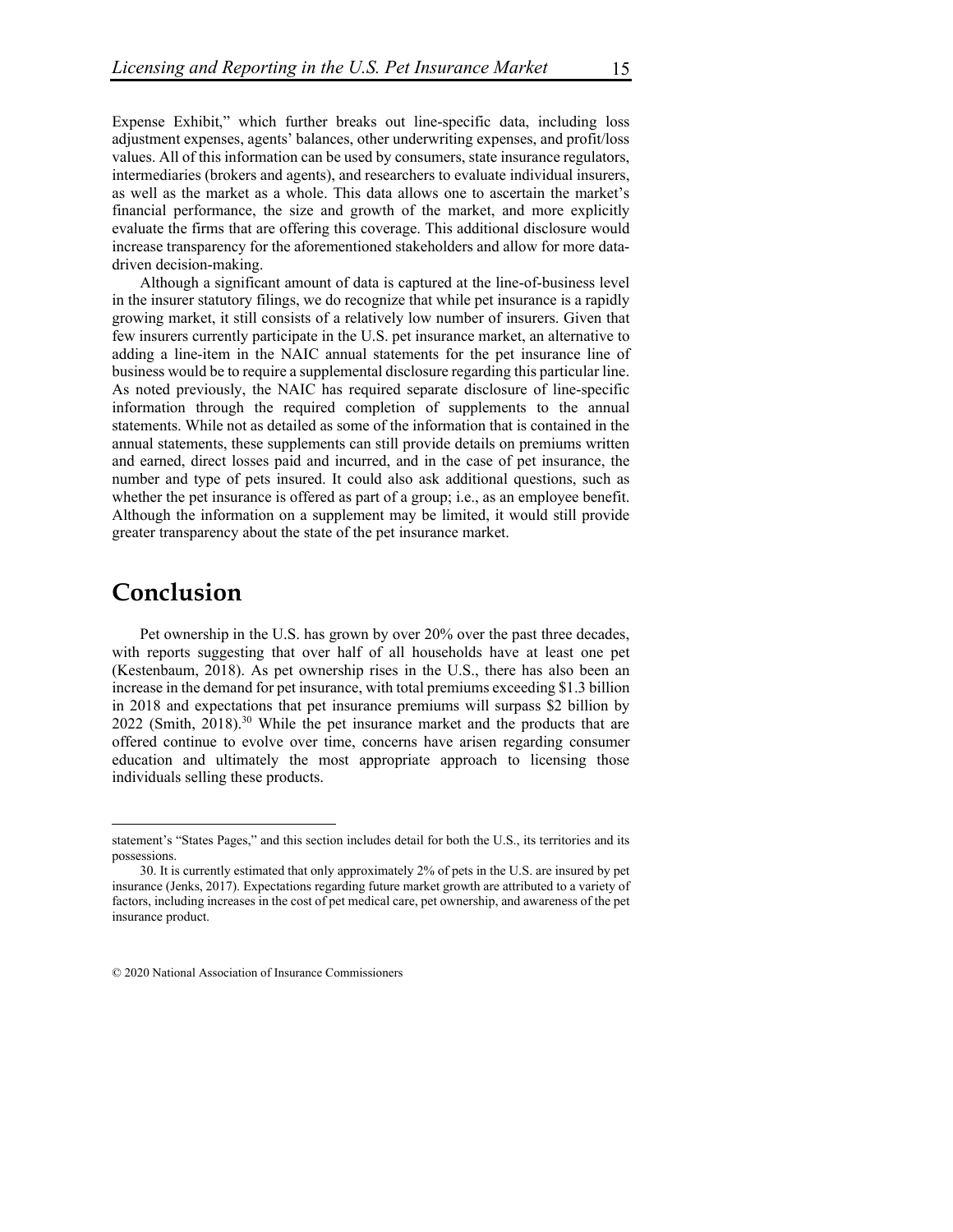Because insurance is regulated at the state-level, there is no single licensing approach that is employed, but in general, most states require that producers either hold a property license, casualty license or both. However, we contend that a property and/or casualty license is inappropriate if a primary objective of licensing is to educate producers, thereby protecting consumers. The features of pet insurance, such as coinsurance, copays, deductibles, preexisting conditions, etc., are much more similar in nature to health insurance than they are to P/C insurance. Evidence suggests that many consumers lack basic knowledge regarding these different provisions in the health insurance market (Loewenstein et al., 2013). Given the unique characteristics of health insurance provisions, we contend that the required property and casualty licensing exams do not ensure that agents are properly prepared to sell pet insurance in a knowledgeable manner.

Given the aforementioned concerns, we advocate for the use of limited lines licensing rather than property and/or casualty licensing for the purpose of selling pet insurance. This is an approach that has already been adopted by five states, and we believe it best serves both consumers and the industry. In particular, we propose that producers must carry a limited lines license and that earning a license requires the completion of an examination that focuses more explicitly on standard features of the pet insurance product. This would increase the likelihood that the insurance sales professional has a more complete understanding of the product and can share that knowledge with consumers. We believe this approach would also increase the availability of coverage in the market and potentially reduce the price of insurance, both of which would ultimately benefit both the industry and the increasing number of pet owners.

In addition to advocating for the use of limited lines licensing for pet insurance, we also suggest greater reporting requirements as they relate to pet insurance. As it currently stands, information regarding pet insurance is reported in the NAIC's annual statutory filings as a component of inland marine insurance. The aggregation of data does not allow for a clear understanding of the current state of the pet insurance market or of its participants. Additionally, given the continued growth of the pet insurance market, we argue that it is important to increase its level of transparency. We propose that more detailed reporting could be achieved either through the addition of a separate line-item for pet insurance in the annual statements or through the use of a supplemental disclosure, similar to those recently used for directors' and officers' insurance and cyber and identity theft insurance. Taken together, we believe that the use of limited lines licensing and increased disclosure of the pet insurance line of business will benefit state insurance regulators, consumers, and other stakeholders as more pet owners rely on this potentially important coverage.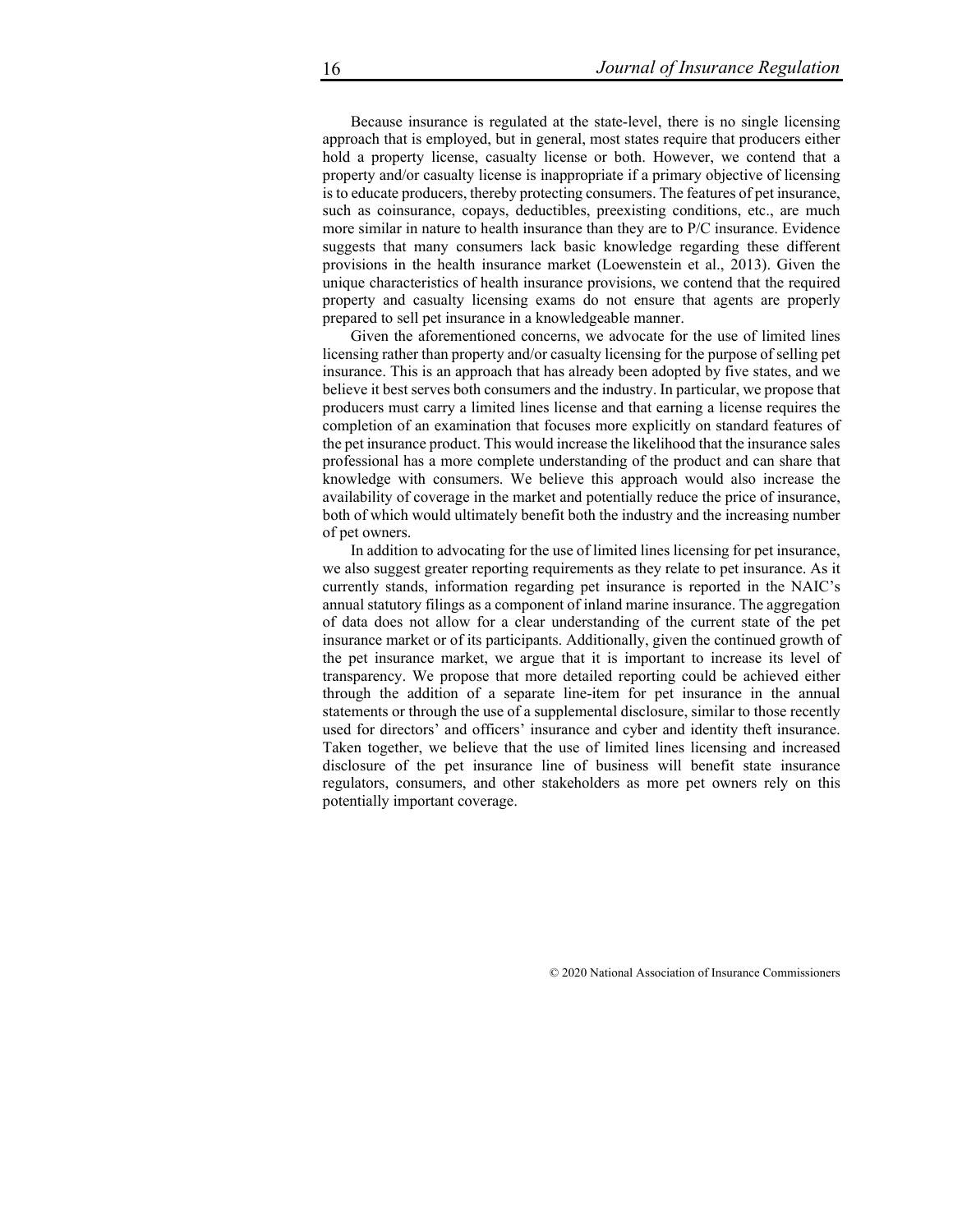## **References**

- American Pet Products Association, 2019. "Pet Industry Market Size & Ownership Statistics," accessed online at *https://www.americanpetproducts.org/press\_ industrytrends.asp.*
- Animal Health Institute, 2019. "The Animal Health Industry: Pets in America," accessed online at *https://ahi.org/the-animal-health-industry/.*
- Brulliard, K. and S. Clement, 2019. "How Many Americans Have Pets? An Investigation of Fuzzy Statistics," The Washington Post, accessed online at *https://www.theoaklandpress.com/lifestyles/how-many-americans-have-petsan-investigation-of-fuzzy-statistics/article\_4e62d9be-267d-11e9-ace6 ebe6c3f55115.html.*
- Carns, A., 2019. "More Pet Insurance Policies Are Being Sold. But Are They Worth the Cost?" The New York Times, accessed online at *https://www.nytimes.com/ 2019/01/04/your-money/pet-insurance-policies.html.*
- Coe, J.B., C.L. Adams, and B.N. Bonnett, 2007. "A Focus Group Study of Veterinarians' and Pet Owners' Perceptions of the Monetary Aspects of Veterinary Care," Journal of American Veterinary Medical Association, 231(10): 1510–1518.
- Dickler, J., 2019. "5 Last-Minute Tips Before Open Enrollment Ends," CNBC, accessed online at *https://www.cnbc.com/2019/11/13/5-last-minute-tipsbefore-open-enrollment-ends.html.*
- Fisher, A., 2016. "Pet Insurance Is Now the Hottest Employee Benefit," Fortune, accessed online at *https://fortune.com/2016/06/23/pet-insurance-is-now-thecoolest-employee-benefit/.*
- Gates, M.C., J. Walker, S. Zito, and A. Dale, 2019. "Cross-Sectional Survey of Pet Ownership, Veterinary Service Utilisation, and Pet-Related Expenditures in New Zealand," New Zealand Veterinary Journal, 67(6): 306–314.
- Healthy Paws Pet Insurance, 2018. "Cost of Pet Health Care Report 2018," accessed online at *https://www.healthypawspetinsurance.com/content/costofcare/petcare-costs-health-conditions\_2018.pdf.*
- Hoyman, M. and H. Duer, 2004. "A Typology of Workplace Policies: Worker Friendly vs. Family Friendly," Review of Public Personnel Administration, 24(2): 113–132.
- Insurance Information Institute, 2019. "Facts About Pet Insurance," accessed online at *https://www.iii.org/article/facts-about-pet-insurance.*
- Jenks, S., 2017. "Pet Insurance is the Latest Work Perk," The New York Times, accessed online at *https://www.nytimes.com/2017/06/07/well/family/petinsurance-is-the-latest-work-perk.html.*
- Jones, S., 2019. "How to Not Break the Bank with Pet Wellness Plans," Canine Journal, accessed online at *https://www.caninejournal.com/pet-wellnessplans/.*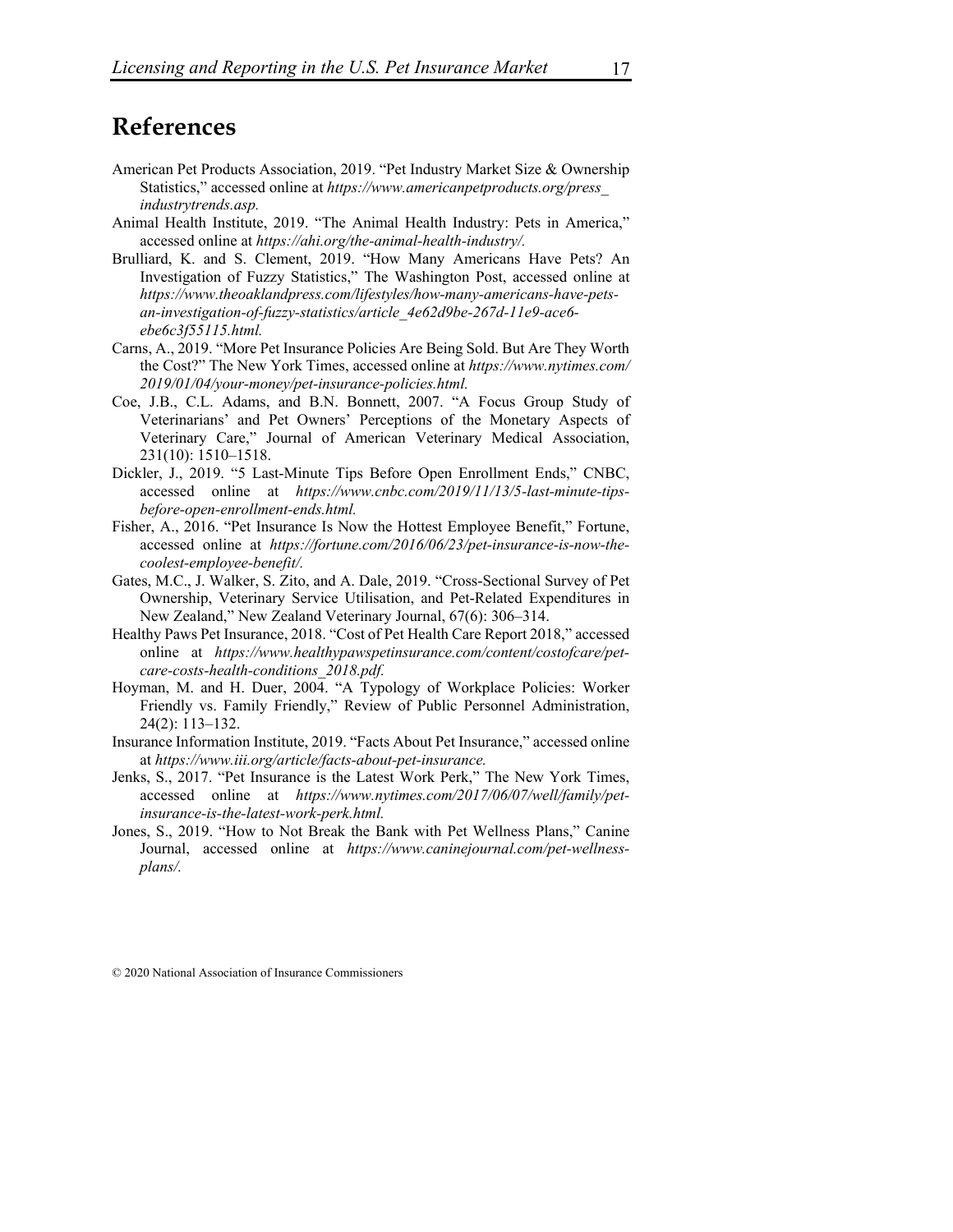- Juliff, S., 2014. "Pet Insurance: Fido's Risk Management Options," CIPR Newsletter, accessed online at *https://www.naic.org/cipr\_newsletter\_archive/ vol13\_pet\_insurance.pdf.*
- Kaiser Family Foundation, 2018. "Health Insurance Coverage of the Total Population," accessed online at *https://www.kff.org/other/state-indicator/totalpopulation/?currentTimeframe=0&sortModel=%7B%22colId%22:%22Locat ion%22,%22sort%22:%22asc%22%7D.*
- Kestenbaum, R., 2018. "The Biggest Trends in the Pet Industry," Forbes, accessed online at *https://www.forbes.com/sites/richardkestenbaum/2018/11/27/thebiggest-trends-in-the-pet-industry/#1ec2b53cf099.*
- Kuehner-Hebert, K., 2019. "Americans Willing to Spend as Much on Pets' Health Care as Their Own," BenefitsPRO, accessed online at *https://www.benefitspro.com/2019/08/16/americans-willing-to-spend-asmuch-on-pets-health-care-as-their-own/?slreturn=20200308101128.*
- Lau, E., 2019. "Pet Insurance Draws Attention from State Regulators," VIN News Service, accessed online at *https://news.vin.com/vinnews.aspx?articleId= 55002.*
- LaVito, Angelica, 2018. "The Number of Americans with Health Insurance Saw Years of Gains. That's Come to a Halt," CNBC, accessed online at *https://www.cnbc.com/2018/05/21/obamacare-trend-of-growing-insuredpopulation-comes-to-a-halt.html.*
- Loewenstein, G., J.Y. Friedman, B. McGill, S. Ahmad, S. Linck, S. Sinkula, J. Beshears, J.J. Choi, J. Kolstad, D. Laibson, B.C. Madrian, J.A. List, and K.G. Volpp, 2013. "Consumers' Misunderstanding of Health Insurance," Journal of Health Economics, 32(5): 850–862.
- Marcus, M.B., 2016. "Pet Care Costs Can Top Human Medical Bills, New Report Reveals," CBS News, accessed online at *https://www.cbsnews.com/news/pethealth-care-costs-can-top-human-medical-bills-new-cat-and-dog-healthinsurance-report/.*
- NAIC, 2005. "Producer Licensing Model Act," accessed online at *https://www.naic.org/store/free/MDL-218.pdf.*
- NAIC, 2016. "Report on the Cybersecurity Insurance Coverage Supplement," accessed online at *https://www.naic.org/documents/committees\_ex\_ cybersecurity\_tf\_report\_cyber\_supplement.pdf.*
- NAIC, 2017. Producer Licensing (D) Task Force, Kansas City, Missouri, May 23, 2017, Minutes.
- NAIC, 2018. State Licensing Handbook, accessed online at *https://www.naic.org/ documents/prod\_serv\_marketreg\_stl\_hb.pdf.*
- NAIC, 2019a. A Regulator's Guide to Pet Insurance, accessed online at *https://www.naic.org/documents/cmte\_c\_exposure\_pet\_insurance\_white\_pap er\_prop\_rev.pdf.*
- NAIC, 2019b. "Report on Private Flood Insurance Data," accessed online at *https://content.naic.org/sites/default/files/inline-files/cmte\_c\_related\_memo\_ private\_flood\_insurance.pdf.*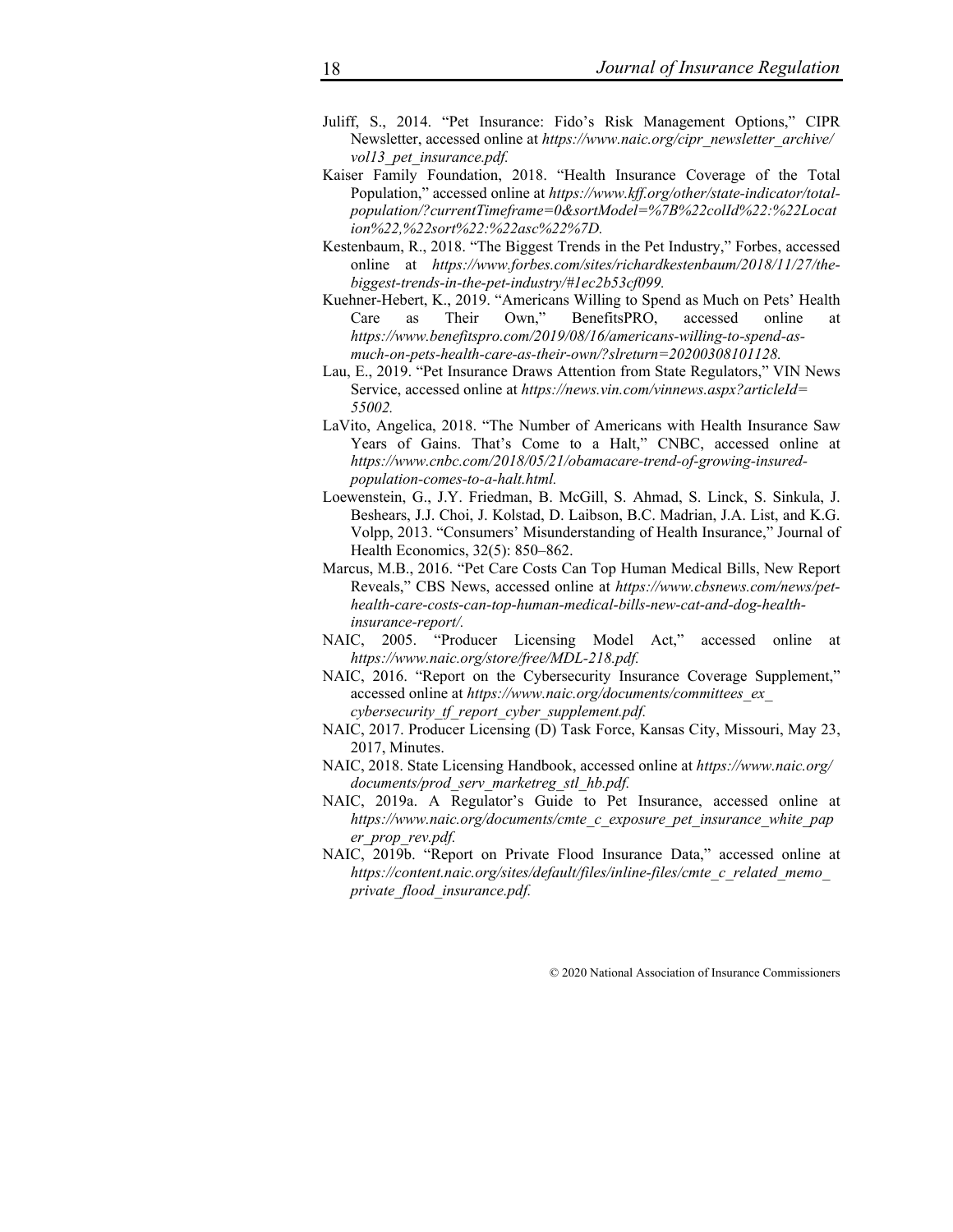- NAIC, 2019c. "State Insurance Regulation: History, Purpose and Structure," accessed online at *https://www.naic.org/documents/consumer\_state\_reg\_ brief.pdf.*
- NAIC, 2019d. "Uniform Property & Casualty Product Coding Matrix," accessed online at https://www.naic.org/documents/industry pcm p c 2019.pdf.
- National Insurance Producer Registry, 2019. Accessed online at *https://www.nipr.com.*
- North American Pet Health Insurance Association, 2019a. "History of Pet Health Insurance," accessed online at *https://naphia.org/industry/history/.*
- North American Pet Health Insurance Association, 2019b. "State of the Industry 2019," accessed online at *https://naphia.org/industry/research-and-reports/ state-of-the-industry/.*
- PetInsuranceQuotes.com, 2019. Accessed online at *https://www.petinsurancequotes.com/.*
- Schiavo, A., 2019. "Pet Friendly Employee Benefits Can Help with Recruitment and Retention," Employee Benefit News, accessed online at *https://www.benefitnews.com/news/pet-friendly-employee-benefits-can-helprecruitment-retention.*
- Scism, L., 2019. "MetLife Expands Into Fast-Growing Sector: Pet Insurance," Wall Street Journal, accessed online at *https://www.wsj.com/articles/metlifeexpands-into-fast-growing-sector-pet-insurance-11575547203.*
- Smith, R., 2018. "Pet Insurance Market Set to Double by 2022," Insurance Business Magazine, accessed online at *https://www.insurancebusinessmag.com/us/news/ breaking-news/pet-insurance-market-set-to-double-by-2022-113038.aspx.*
- Today's Veterinary Business, 2019. "Survey: 44% Are Unaware of Pet Insurance."
- Veterinary Pet Insurance Company, 2011. "Excluded Hereditary Conditions by Breed," accessed online at *https://www.petinsurance.com/images/VSSimages/ media/pdf/Excluded\_Conditions\_by\_Breed\_Dogs\_and\_Cats.pdf.*
- Walker, M., 2016. "Is Pet Insurance Worth the Cost?," Consumer Reports, accessed online at *https://www.consumerreports.org/pet-products/is-pet-insuranceworth-cost/.*
- Williams, A.S., K. Coble, B. Williams, M.R. Dicks, and R. Knippenberg, 2016. "Consumer Preferences for Pet Health Insurance," Working Paper.
- Zurich, 2019. "Zurich and Marsh Collaborate to Bring New Pet Insurance Program to Pet Owners," accessed online at *https://www.zurichna.com/en/about/news/ news-releases/2019/zurich-and-marsh-collaborate-to-bring-new-petinsurance-program-to-pet-owners.*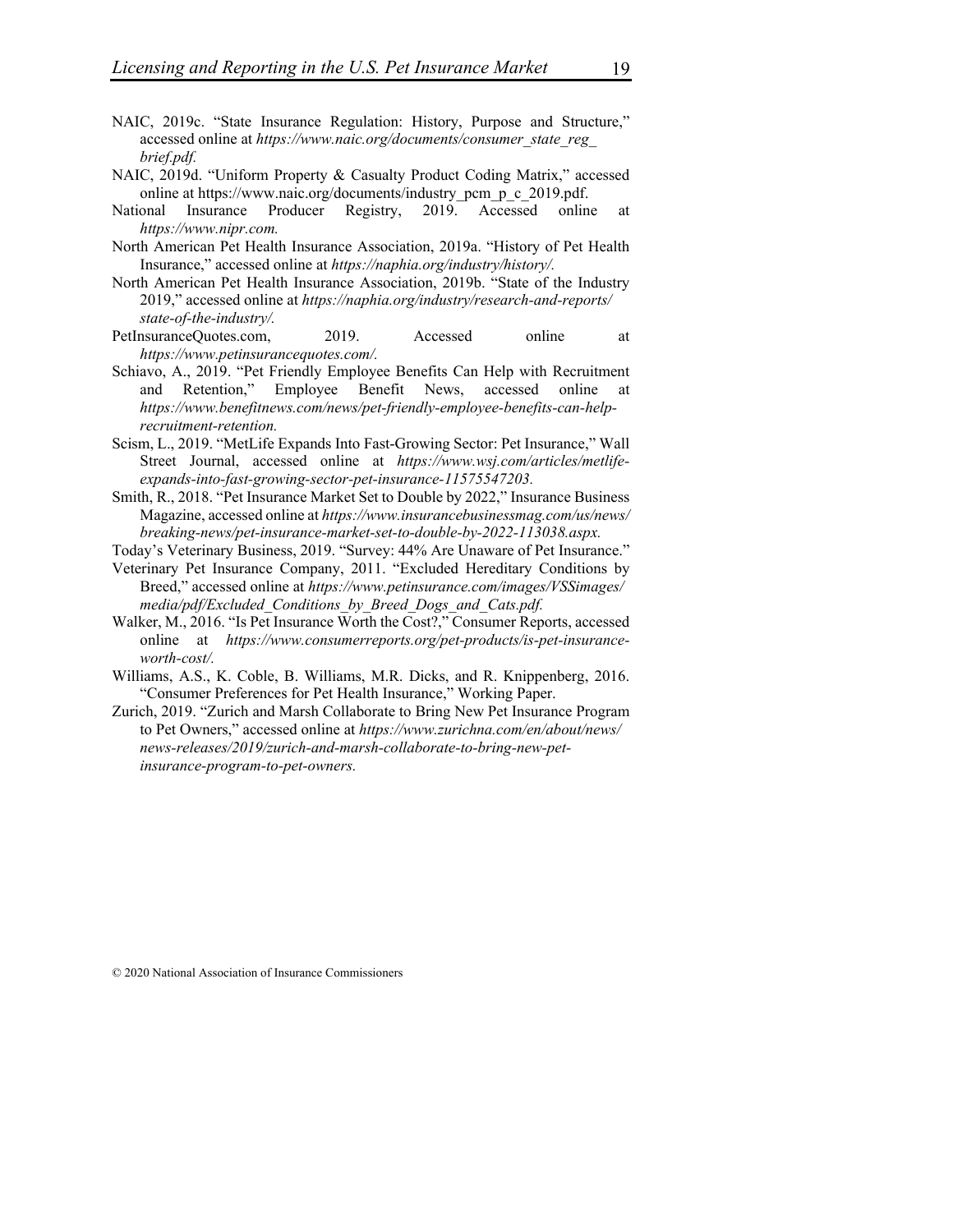## Journal of Insurance Regulation

## *Guidelines for Authors*

Submissions should relate to the regulation of insurance. They may include empirical work, theory, and institutional or policy analysis. We seek papers that advance research or analytical techniques, particularly papers that make new research more understandable to regulators.

Submissions must be original work and not being considered for publication elsewhere; papers from presentations should note the meeting. Discussion, opinions, and controversial matters are welcome, provided the paper clearly documents the sources of information and distinguishes opinions or judgment from empirical or factual information. The paper should recognize contrary views, rebuttals, and opposing positions.

References to published literature should be inserted into the text using the "author, date" format. Examples are: (1) "Manders et al. (1994) have shown. . ." and (2) "Interstate compacts have been researched extensively (Manders et al., 1994)." Cited literature should be shown in a "References" section, containing an alphabetical list of authors as shown below.

- Cummins, J. David and Richard A. Derrig, eds., 1989. *Financial Models of Insurance Solvency*, Norwell, Mass.: Kluwer Academic Publishers.
- Manders, John M., Therese M. Vaughan and Robert H. Myers, Jr., 1994. "Insurance Regulation in the Public Interest: Where Do We Go from Here?" *Journal of Insurance Regulation*, 12: 285.
- National Association of Insurance Commissioners, 1992. *An Update of the NAIC Solvency Agenda*, Jan. 7, Kansas City, Mo.: NAIC.

"Spreading Disaster Risk," 1994. *Business Insurance,* Feb. 28, p. 1.

Footnotes should be used to supply useful background or technical information that might distract or disinterest the general readership of insurance professionals. Footnotes should not simply cite published literature — use instead the "author, date" format above.

Tables and charts should be used only if needed to *directly support* the thesis of the paper. They should have descriptive titles and helpful explanatory notes included at the foot of the exhibit.